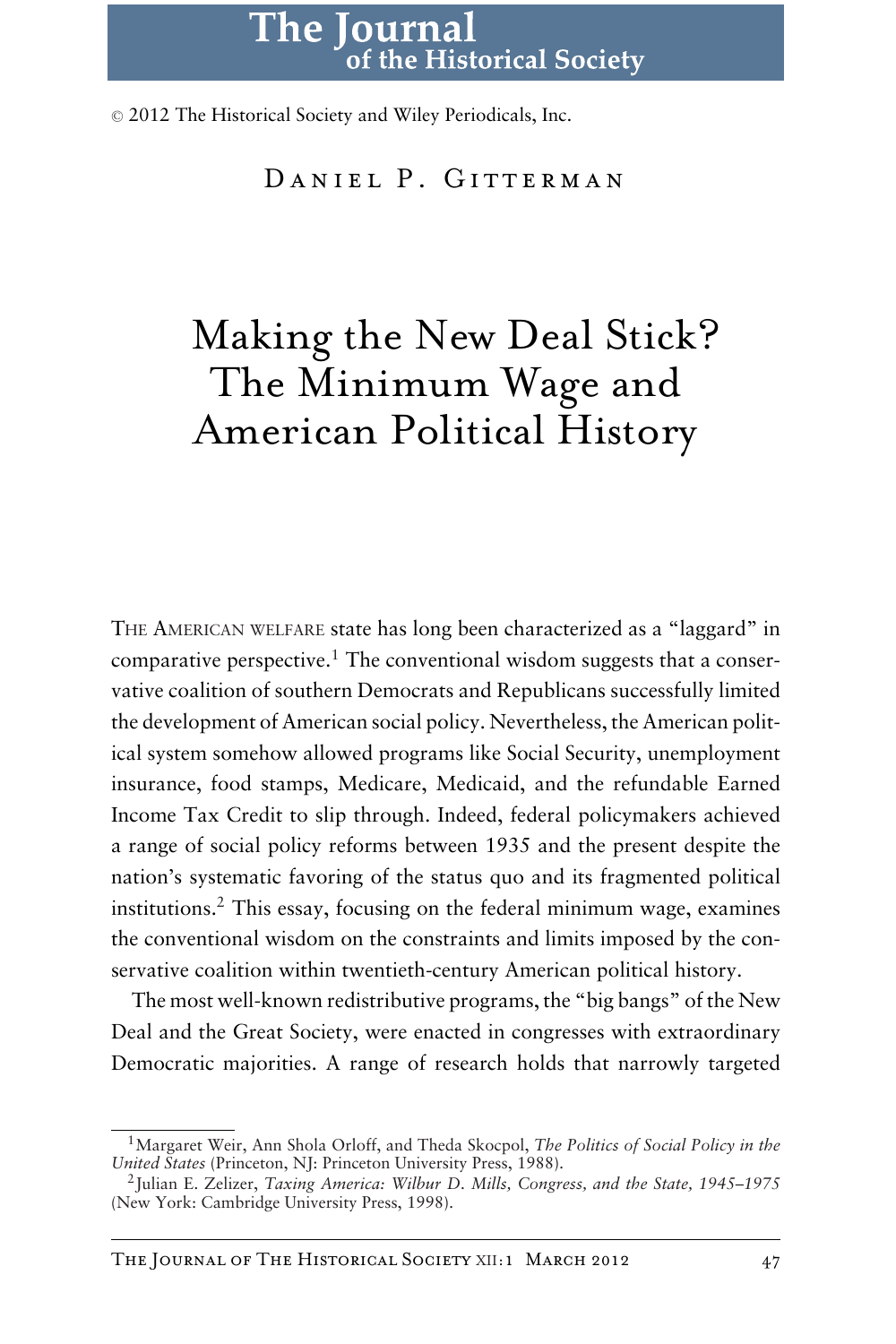redistributive policies and programs are likely to enjoy only sporadic political support, as they tend to be enacted in periods of partisan imbalance and to be vulnerable to attack when elections shift the balance of power.<sup>3</sup> However, if the structure of Congress hampers targeted redistributive social policies with stable political support, why did the 75th Congress, well-known for the emergence of the conservative coalition majority, adopt a federal minimum wage in 1938? Why did later enacting coalitions in Congress (plus Democratic and Republican presidents) accept and expand upon this later New Deal bargain throughout the twentieth century?

It should be noted that the intent of the minimum wage is to redistribute earnings to low-paid workers. But that comes with the risk of higher unemployment. As early as 1941, economist George Stigler argued that "economists should be outspoken and singularly agreed" that the minimum wage does not reduce poverty.<sup>4</sup> However, recent empirical research suggests that recent minimum wage increases have had little or no adverse effect.<sup>5</sup> At first, the minimum wage mostly affected workers in the South (in such industries as sawmills and apparel), but today it largely affects teenagers and young adults. Balancing the gain of higher wages against the potential cost of losing jobs has made the minimum wage highly controversial in American political history.

This essay explores how political processes shaped the origins and development of the minimum wage across the twentieth century. I will argue that the minimum wage has its own distinct political logic and demonstrate how its origins in Congress had an important effect on its evolution. The historical narrative in the second half of this essay attempts to impose an order and logic on the political history, and some of the policy details, of the minimum wage since the late New Deal.

<sup>3</sup>John Ferejohn, "Congress and Redistribution," in Allen Schick, ed., *Making Economic Policy in Congress* (Washington, DC: American Enterprise Institute, 1983), 131–157.

<sup>4</sup>George J. Stigler, "The Economics of Minimum Wage Legislation," *American Economic Review* 36:3 (1946): 358–365.

<sup>5</sup>David Card and Alan B. Krueger, *Myth and Measurement: The New Economics of the Minimum Wage* (Princeton, NJ: Princeton University Press, 1995); Richard Freeman, "The Minimum Wage as a Redistributive Tool," *The Economic Journal* 106:436 (May 1996): 639– 649.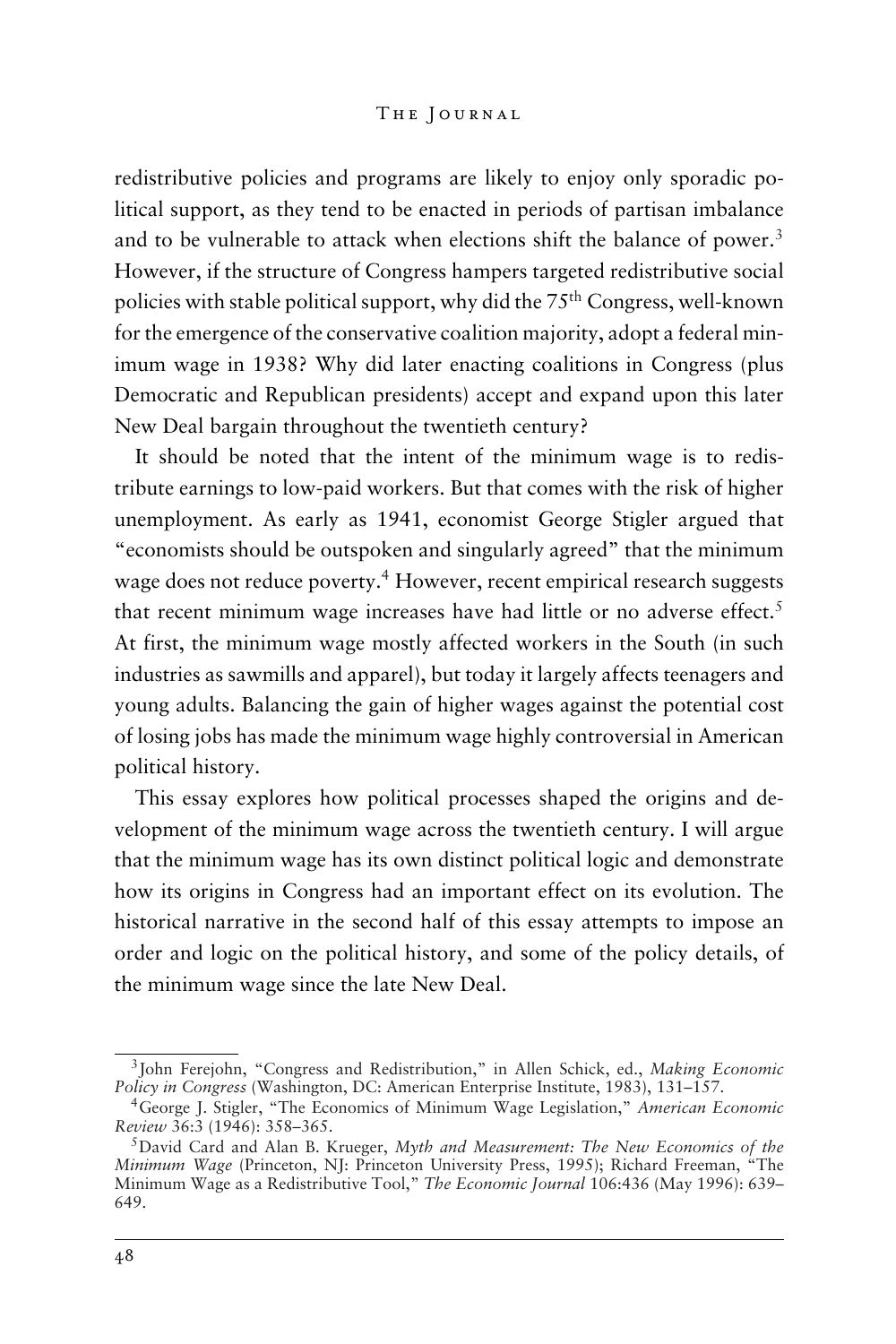Brief Overview: Limiting Liberalism or Forging an Enduring Bargain?

Despite an interdisciplinary scholarship on social policy,<sup>6</sup> labor relations,<sup>7</sup> employment, $\delta$  and social regulation, $\delta$  the minimum wage remains a neglected chapter in the study of the later New Deal and in scholarship on American political history more generally.<sup>10</sup> This is partly because it is a hybrid: "regulatory" in design, "redistributive" in intent, and often "distributive" in terms of its final outcome. Many policy-oriented historians and political scientists either ignore the minimum wage completely because

<sup>6</sup>Theda Skocpol, ed., *Social Policy in the United States: Future Possibilities in Historical Perspective* (Princeton, NJ: Princeton University Press, 1995); Ira Katznelson, "Was the Great Society a Lost Opportunity?" in Steven Fraser and Gary Gerstle, eds., *The Rise and Fall of the New Deal Order* (Princeton, NJ: Princeton University Press, 1989), 185–211; Edwin Amenta, *Bold Relief: Institutional Politics and the Origins of Modern American Social Policy* (Princeton, NJ: Princeton University Press, 2000).

<sup>7</sup>Karen Orren, *Belated Feudalism: Labor, the Law, and Liberal Development in the United States* (Cambridge: Cambridge University Press, 1992); Karen Orren, "Union Politics and Postwar Liberalism in the United States, 1946–1979," *Studies in American Political Development* 1 (1986): 215–252; Colin Gordon, *New Deals: Business, Labor, and Politics in America, 1920–1935* (New York: Cambridge University Press, 1994); David Plotke, "The Wagner Act, Again—Politics and Labor, 1935–37," *Studies in American Political Development* 3 (1989): 105–156. For more on the National Labor Relations Act, see Irving Bernstein, *The New Deal Collective Bargaining Policy* (Berkeley: University of California Press, 1950); Christopher Tomlins, *The State and the Unions* (New York: Cambridge University Press, 1985); James A. Gross, *The Making of the National Labor Relations Board* (Albany: State University of New York Press, 1974); James A. Gross, *The Reshaping of the National Labor Relations Board* (Albany: State University of New York Press, 1981); James A. Gross, *Broken Promises: The Subversion of American Labor Relations Policy, 1947–1994* (Philadelphia: Temple University Press, 1995); Frank McCulloch and Tim Bronstein, *The National Labor Relations Board* (New York: Praeger, 1974).

<sup>8</sup>Margaret Weir, *Politics and Jobs: The Boundaries of Employment Policy in the United States* (Princeton, NJ: Princeton University Press, 1992); Desmond King, *Actively Seeking Work? The Politics of Unemployment and Welfare Policy in the United States and Great Britain* (Chicago: University of Chicago Press, 1995).

<sup>&</sup>lt;sup>9</sup>Peter A. Swenson, "Varieties of Capitalist Interests: Power, Institutions, and the Regulatory Welfare State in the United States and Sweden," *Studies in American Political Development* 18 (Spring 2004): 1–29; Steven Kelman, *Regulating America, Regulating Sweden: A Comparative Study of Occupational Safety and Health Policy* (Cambridge, MA: MIT Press, 1981); Robert A. Kagan, *Adversarial Legalism: The American Way of Law* (Cambridge: Harvard University Press, 2001).

<sup>10</sup>For some recent scholarship on fair labor standards, see Ruth O'Brien,*Workers' Paradox: The Republican Origins of New Deal Labor Policy, 1886–1935* (Chapel Hill: University of North Carolina Press, 1998); Vivian Hart, *Bound by Our Constitution: Women, Workers, and the Minimum Wage* (Princeton, NJ: Princeton University Press, 1994); Suzanne Mettler, *Dividing Citizens: Gender and Federalism in New Deal Public Policy* (Ithaca, NY: Cornell University Press, 1998); Landon Storrs, *Civilizing Capitalism: The National Consumers' League, Women's Activism, and Labor Standards in the New Deal Era* (Chapel Hill: University of North Carolina Press, 2000).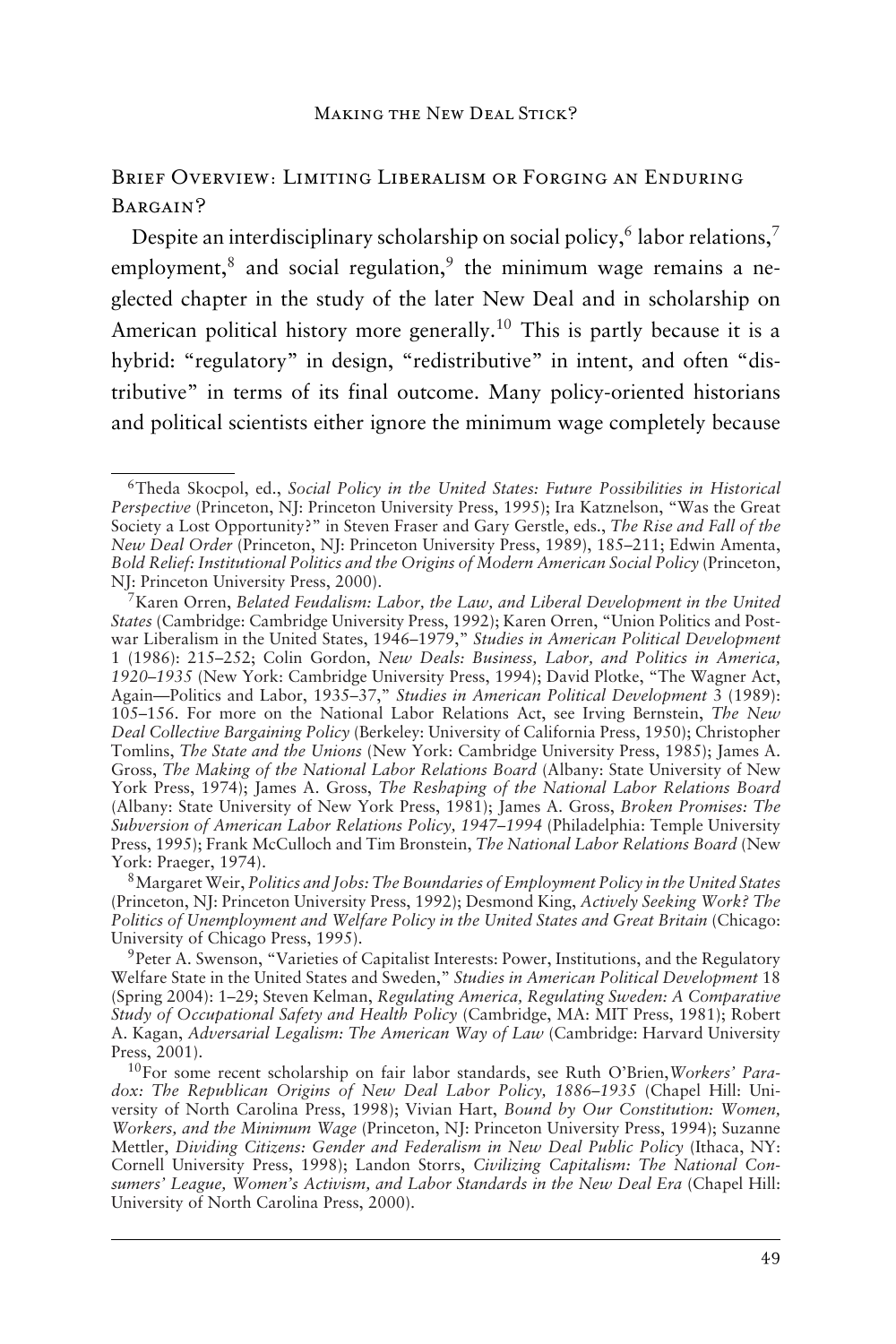it does not fit neatly into prevailing historical schematics for the trajectory of the New Deal, $^{11}$  or they view it as another "missed" opportunity in the under-development of an American welfare state.<sup>12</sup>

Federal "fair" labor standards have a prominent place in twentiethcentury economic history because of the sectional and regional interests that attempted to amend President Roosevelt's original provisions in Congress. For example, in reviewing congressional debates, scholars attribute southern opposition to the 1937–38 minimum wage proposals to concerns that a minimum wage would destroy the ability of the South to compete with the rest of nation.13 The most well-known explanation for the split in the Democratic Party in the later New Deal relies on a protectionist thesis: the desire of constituents in high-wage regions (the North) to protect their labor rents and/or capital rents from low-wage competition in other regions (the South). Many of the historical narratives highlight regional differences: producers in the North, a higher-wage region, wanted a floor under competition, while those in the South, a lower-wage region, were eager to exploit their competitive low-labor-cost advantage. As economic historian Gavin Wright has observed, all the distinguishing differences between the South and the rest of the United States had their roots in the separateness of the southern labor market.<sup>14</sup>

During the New Deal, southern Democrats were initially inclined to support many of FDR's labor-related initiatives, albeit with reservations, and only after they secured protection for their regional and economic

<sup>&</sup>lt;sup>11</sup> John Jeffries, "A 'Third New Deal'? Liberal Policy and the American State 1937-1945," *Journal of Policy History* 8:4 (1996): 387–409.

<sup>12</sup>O'Brien, *Workers' Paradox*; Vivian Hart, *Bound by Our Constitution: Women, Workers, and the Minimum Wage* (Princeton: Princeton University Press, 1994); Mettler, *Dividing Citizens*; Storrs, *Civilizing Capitalism.*

<sup>&</sup>lt;sup>13</sup> Lee Alston and Joseph Ferrie, "Labor Costs, Paternalism, and Loyalty in Southern Agriculture: A Constraint on the Growth of the Welfare State," *Journal of Economic History* XLV:1 (March 1985): 95–117; Robert H. Zieger, ed., *Southern Labor in Transition, 1940–1995* (Knoxville: Tennessee University Press, 1997); Bruce Schulman, *From Cotton Belt to Sun Belt: Federal Policy, Economic Development and the Transformation of the South, 1938–1980* (New York: Oxford University Press, 1991); Gavin Wright, *Old South, New South: Revolutions in the Southern Economy Since the New Deal* (New York: Basic Books, 1986).

<sup>14</sup>See Wright, *Old South, New South*.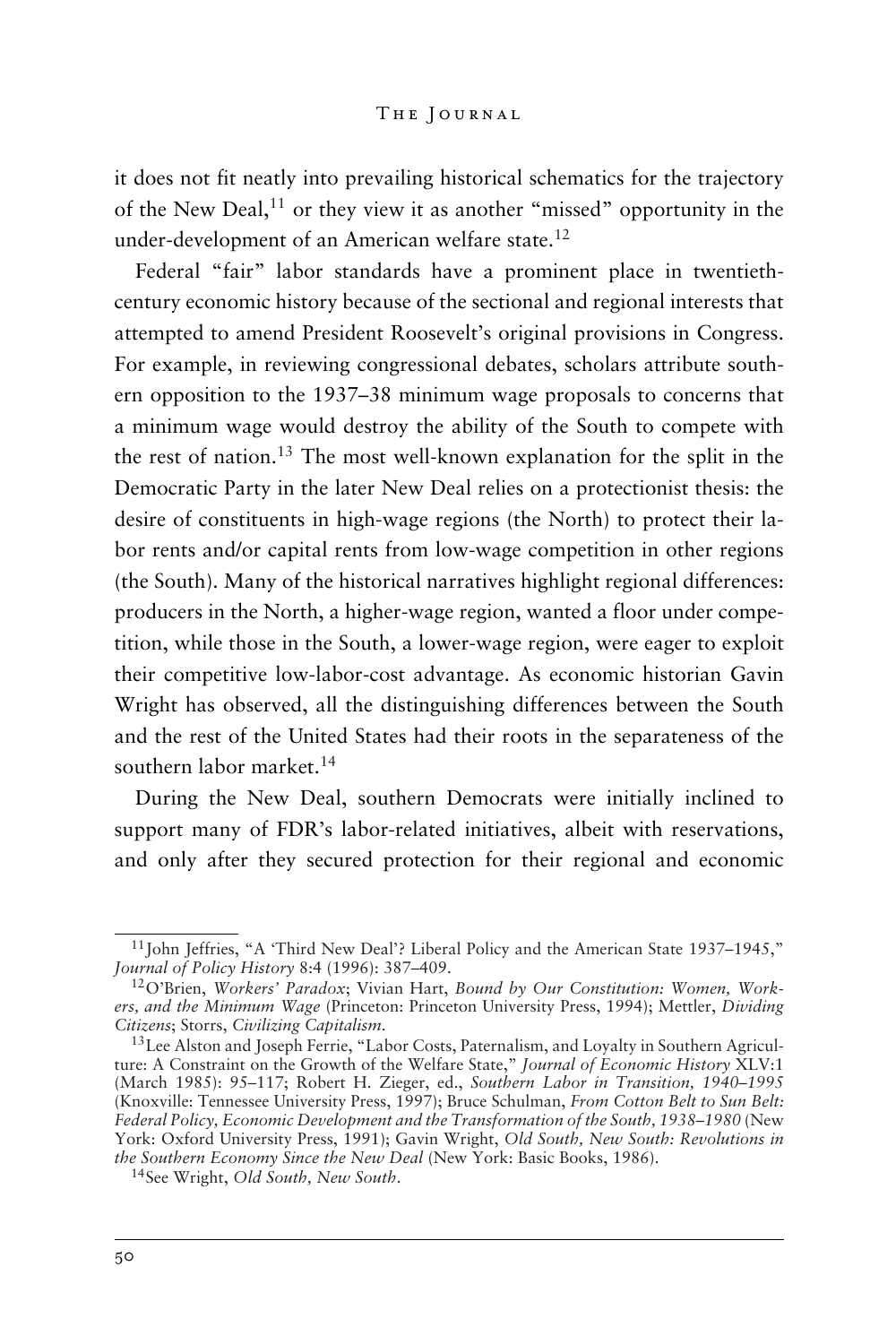interests.<sup>15</sup> For example, southern Democrats, responding to agricultural and other business interest groups, kept agricultural and domestic service occupations out of contributory social insurance and public assistance programs and, eventually, out of federal labor standards.<sup>16</sup> However, the growth and extension of labor unions and ongoing efforts to nationalize labor markets eventually posed very significant threats to the southern political economy.<sup>17</sup> According to many historical narratives, the emergence of the conservative coalition in 1937–38, in which southern Democrats allied themselves with midwestern Republicans to veto unwanted changes, effectively ended FDR's ability to push domestic policy reforms through Congress.18

During the debate of 1937–38, the House Rules Committee also emerged as a bipartisan conservative coalition rather than an arm of the Speaker and the majority party.19 During the conservative coalition era, roughly from 1937 to 1974, southern Democrats, who had greater seniority and safer seats, controlled the Rules Committee, and for decades were able to bottle up legislation from those perches of power. Meanwhile northern Democrats controlled the substantive committees, including the labor committees with

<sup>15</sup>Ira Katznelson, Kim Geiger, and Daniel Kryder, "Limiting Liberalism: The Southern Veto in Congress," *Political Science Quarterly* 108:2 (1993): 283–306; Jill Quadagno, "From Old-Age Assistance to Supplemental Security Income: The Political Economy of Relief in the South, 1935–1972," in Weir, Orloff, and Skocpol, eds., *The Politics of Social Policy in the United States*, 235–263.

<sup>&</sup>lt;sup>16</sup>Marc Linder, "Farm Workers and the Fair Labor Standards Act: Racial Discrimination in the New Deal," *Texas Law Review* 65 (1987): 1336; Phyllis Palmer, "Outside the Law: Agricultural and Domestic Workers under the Fair Labor Standards Act," *Journal of Policy History* 7:4 (1995). For a similar criticism of the FLSA for leaving many women workers without protection, see Suzanne B. Mettler, "Federalism, Gender, and the Fair Labor Standards Act," *Polity* 26 (1998): 635.

<sup>&</sup>lt;sup>17</sup>Katznelson, Geiger, and Kryder, "Limiting Liberalism," 283–306.

<sup>18</sup>David Brady, *Critical Elections and Congressional Policy Making* (Stanford: Stanford University Press, 1988); David W. Brady and Charles Bullock, "Is There a Conservative Coalition in the House?" in Joel Silbey, ed., *The Modern American Congress, 1963–1989* (New York: Carlson Publishing, 1980), 505–515; David W. Brady and Charles Bullock, "Coalitional Politics in the House of Representatives," in Lawrence Dodd and Bruce Oppenheimer, eds., *Congress Reconsidered* (Washington, DC: Congressional Quarterly Press), 187–203.

<sup>&</sup>lt;sup>19</sup>Christopher M. Davis, The Speaker of the House and the Committee on Rules, H. Doc. 108–204, "The Cannon Centenary Conference: The Changing Nature of the Speakership" (November 12, 2003), http://www.gpoaccess.gov/serialset/cdocuments/hd108– 204/browse.html.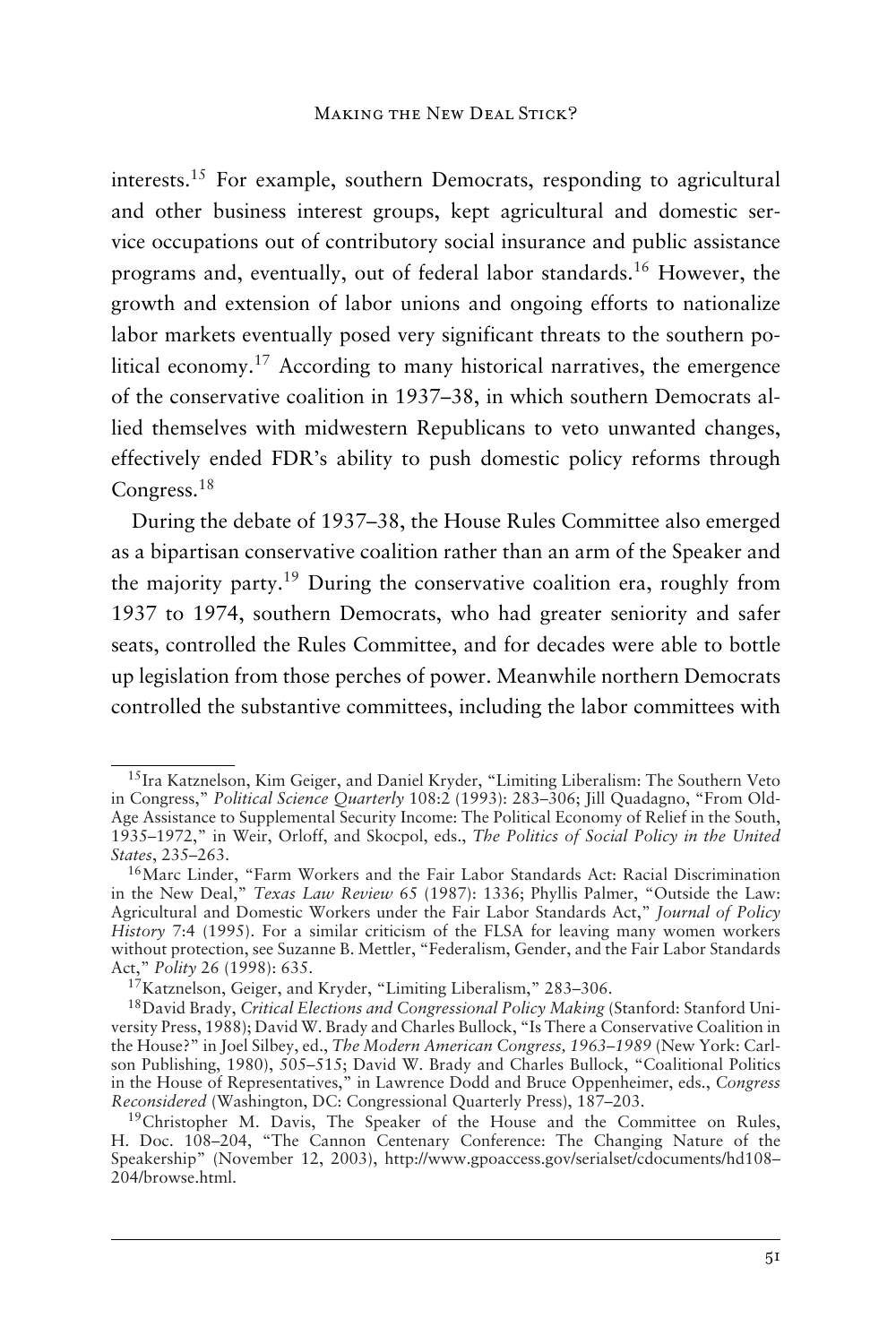#### THE JOURNAL

jurisdiction over the minimum wage. They attempted to use the implicit gate-keeping power that came with that control to pursue an agenda by creating logrolling agreements that could survive the Rules Committee and would benefit both northern and southern Democrats. Battles about internal House rules and procedures became, in fact, battles about the federal minimum wage and who would determine its scope and amount.

While an anti-New Deal coalition of southern Democrats and Republicans are claimed to have successfully "limited liberalism,"<sup>20</sup> a group of moderate southern Democrats (and Republicans) were a key part of the enacting coalition—joined by liberal Democrats on the final vote—that adopted the original minimum wage and subsequent amendments. These political tradeoffs are important for understanding the logic of the minimum wage in the United States. Rather than assume that two contending political parties with opposite preferences dueled over the minimum wage, this essay views the congressional process as a compromise among three groups throughout much of the twentieth century (liberal Democrats, conservative southern Democrats, and Republicans), none of which commanded a majority in Congress.<sup>21</sup> A conservative coalition alliance or vote is defined based on recorded votes in which a majority of southern Democrats and Republicans voted together against a majority of northern Democrats.<sup>22</sup>

An enacting coalition in Congress (plus President Franklin Roosevelt) adopted a \$0.25-per-hour minimum wage under the 1938 Fair Labor Standards Act (FLSA), to be increased to \$0.30 (1944) and then to \$0.40 (1945). The original law and the revised bargains of 1949, 1955, 1961, 1966, 1974, 1977, 1989, and 1996 (as well as the failures of 1946, 1960, 1972, 1973, 1987, and 1988) demonstrate that the policymaking had a temporal logic. In this analysis of the calculus of coalition formation, this essay argues

<sup>&</sup>lt;sup>20</sup>Ira Katznelson, Kim Geiger, and Daniel Kryder, "Limiting Liberalism," 283-306.

<sup>&</sup>lt;sup>21</sup>McNollgast, "Positive Canons: The Role of Legislative Bargains in Statutory Interpretation," *Georgetown Law Journal* 80 (1992): 705–742; McNollgast, "Legislative Intent: The Use of Positive Political Theory in Statutory Interpretation," *Law and Contemporary Problems* 57:1 (1994): 3–49.

<sup>22</sup>For more, see Mack C. Shelley, *The Permanent Majority: The Conservative Coalition in the United States Congress* (Tuscaloosa: University of Alabama Press, 1983).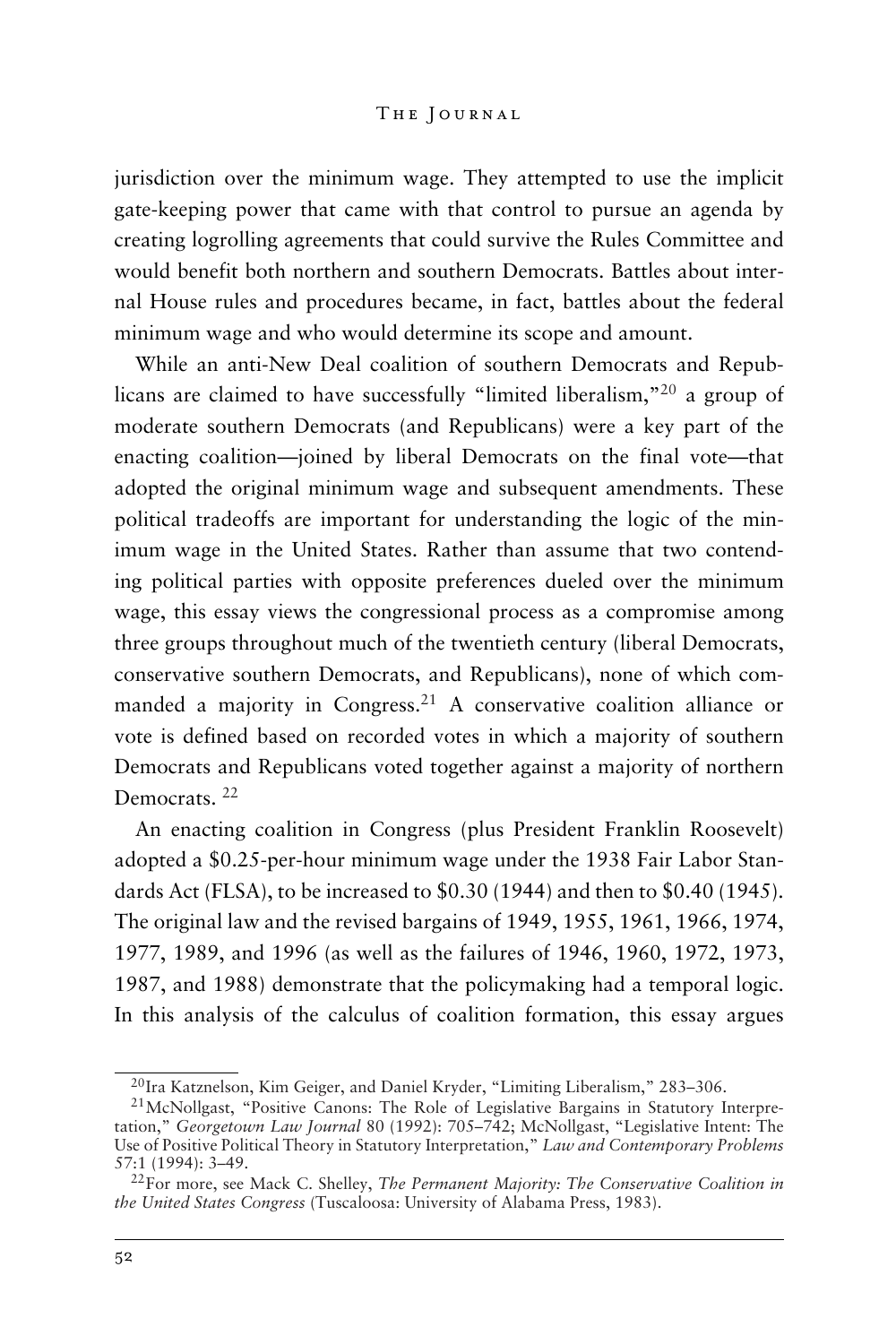that a predictable pattern emerged between 1938 and 1993. Political agreement had to be reached among the House and Senate labor committees, the majority party leadership and majorities in each chamber, and a conference committee plus the president. Because of the constitutional separation of constituencies of elected policymakers and the absence of disciplined political parties, political coalitions had to be built separately (and repeatedly) in support of the minimum wage in 1938 and subsequently across each decade of the twentieth (and twentieth-first) century.

Every increase in the minimum wage was the result of members of Congress trading support and/or forging bargains on specific provisions with other members (and the president) in order to form an enacting coalition. Repeatedly, members of the conservative coalition—often but not always one moderate southern Democrat and one Republican—would strategically offer a substitute measure to minimize the scope and to reduce the magnitude (or phase-in the timing) of any more liberal committee-reported minimum wage increase. Except during those rare times when Democrats enjoyed overwhelming majorities in both chambers, as during much of the 1960s, such substitutes invariably passed. Liberal Democrats then were forced to accept a "diminished" minimum wage in exchange for political support from moderate southern Democrats and Republicans.

In sum, the political control was not held by liberal Democrats, but by a moderate conservative coalition of southern Democrats and Republicans who were able to use or threaten to use procedural rules to mandate the precise details of outcomes on the floor in each chamber. In the end, ardent opponents preferred the status quo over any change, so the minimum wage hinged upon the political support of a third group on the floor of each chamber—a median group of members whose preferences lay between the two ideological extremes. Moderate southern Democrats and northern Republicans joined with liberal Democrats on the final vote to adopt a minimum wage.

With the Republican takeover of Congress in 1994, a new distributive logic emerged: the conservative Republican House majority enabled a coalition of moderate Republicans and Democrats to adopt a minimum wage increase only when coupled with tax relief for small business. The 1996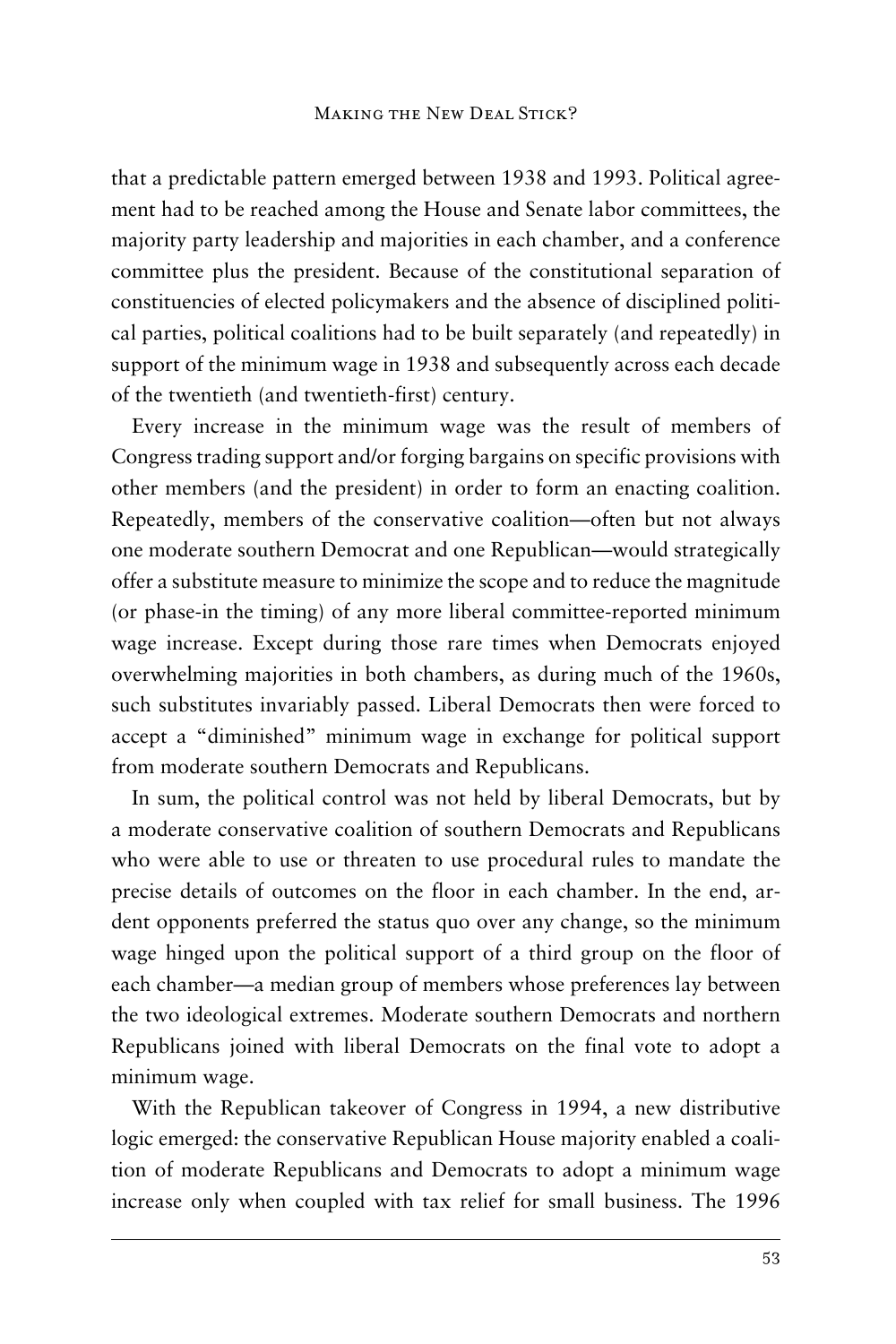#### THE JOURNAL

agreement, the Small Business Job Protection Act, represented the first minimum wage increase to be adopted when the Republicans were in control of at least one chamber of Congress. Between 2001 and 2006, President Bush, backed by Republican leaders in Congress, refused to act on a minimum wage increase. After regaining control of Congress in 2006, the Democrats secured an increase as part of a supplemental defense appropriations bill that provided emergency funds for the war in Iraq. The final agreement between Democrats and President Bush—the 2007 Small Business and Work Opportunity Tax Act—combined a minimum wage increase to \$7.25 per hour by 2009 and small business tax relief. During the 2008 campaign, Obama pledged to help low-income earners by increasing the minimum wage to \$9.50 (by 2011) and indexing it to inflation, but federal policymakers have been reluctant to support an increase during the recent economic downturn.

In the final analysis, the minimum wage might prove to be one of the most important remaining New Deal programs in support of worker economic security as a declining proportion of the U.S. workforce has its wages set by collective bargaining. In 2010, the union membership rate—the percentage of wage and salary workers who are members of a union—was only 11.9 percent. In 1983, the first year for which comparable union data are available, the union membership rate was 20.1 percent.<sup>23</sup> In 2010, 72.9 million workers (age sixteen and over) were paid at hourly rates, representing 58.8 percent of all wage and salary workers. Among those paid by the hour, 1.8 million earned exactly the prevailing federal minimum wage of \$7.25 per hour. About 2.5 million (exempted) workers had wages below the minimum wage. Together, these 4.4 million workers with wages at or below the federal minimum made up 6 percent of all hourly paid workers.<sup>24</sup>

#### The New Deal Origins of the Minimum Wage, 1933–38

The New Deal origins of regulatory solutions to labor market "problems" emerged in a sequence: the 1933 National Industrial Recovery Act (NIRA),

<sup>23</sup>U.S. Department of Labor, Bureau of Labor Statistics, Union Members, 2010, accessed at http://www.bls.gov/news.release/union2.nr0.htm.

<sup>24</sup>U.S. Department of Labor, Bureau of Labor Statistics, Characteristics of Minimum Wage Workers, 2010, accessed at http://www.bls.gov/cps/minwage2010.htm.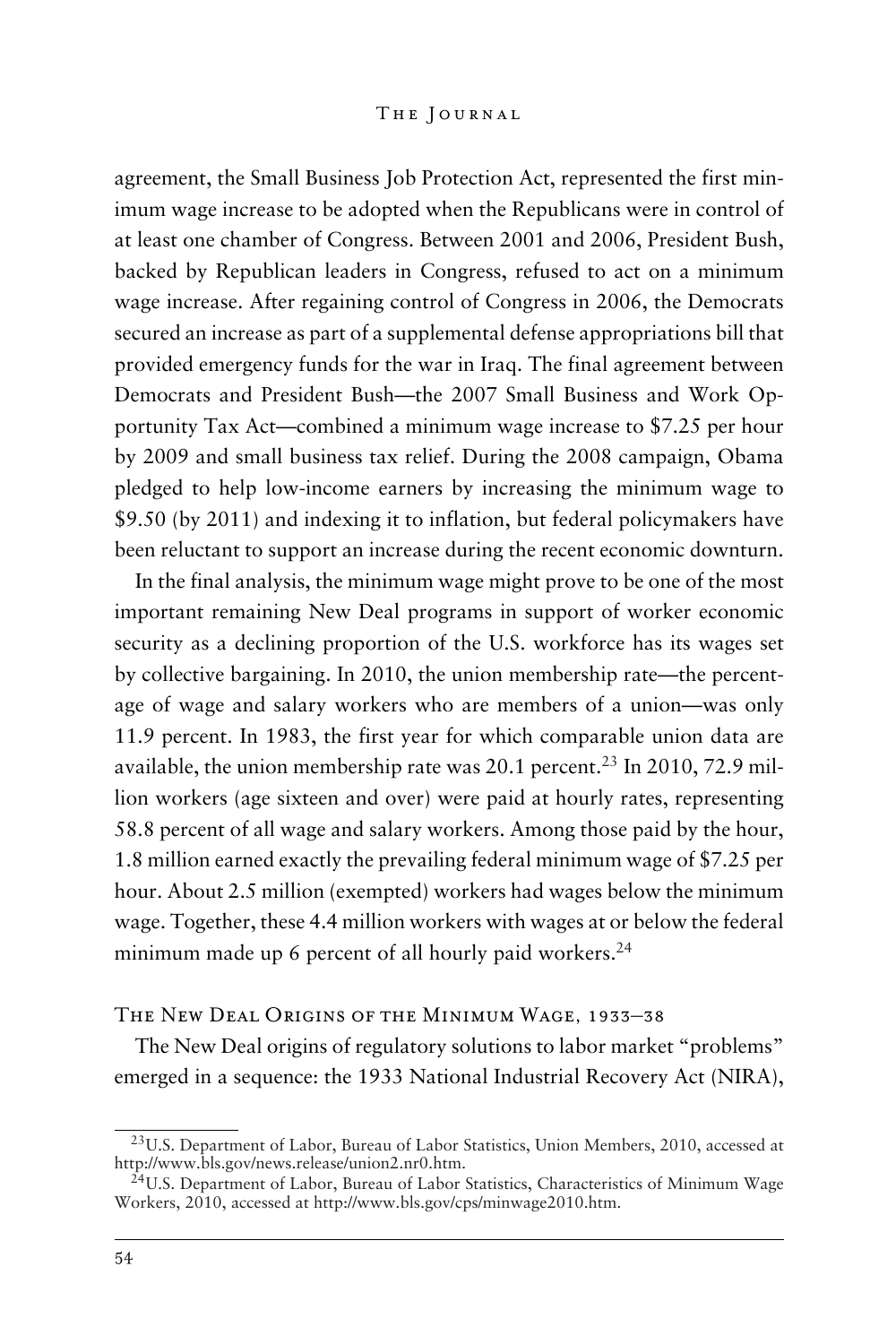the 1935 National Labor Relations Act (NLRA), and the 1937–38 FLSA. Congress established a federal minimum wage as part of the 1933 NIRA's Section 3, which empowered President Roosevelt to implement industrial codes to regulate weekly wages, employment hours, and minimum ages of employees.<sup>25</sup> After the Supreme Court struck down the NIRA in 1935, Congress chose to regulate labor relations in interstate commerce with the 1935 NLRA, which guaranteed workers the right to join unions without fear of management reprisal. It also created a National Labor Relations Board (NLRB) to enforce this right and prohibited employers from committing unfair labor practices that might discourage organizing or prevent workers from negotiating a union contract.<sup>26</sup>

With the original 1937–38 FLSA proposal, FDR sought to promote further economic recovery and to provide *unorganized* workers with a measure of the bargaining power afforded to union members under the NLRA. While Congress would set a national minimum wage (\$0.80 per hour) to be used as a guide by a Fair Labor Standards Board (FLSB), FDR proposed to exercise direct political influence over the board by appointing five members to it (for staggered five-year terms) without Senate approval.<sup>27</sup> The board would recommend necessary cost-of-living adjustments and guarantee that a minimum wage kept pace with inflation. If Congress instead were to retain political control over a minimum wage, FDR predicted that members "would face intense political pressure as organized groups would request the minimum wage be raised or lowered based on economic self-interest rather than on the basis of sound investigation of changes in economic conditions or the cost of living."<sup>28</sup>

The House and Senate Labor committees, with agenda control over the proposed minimum wage, were composed predominantly of preference

<sup>25</sup>Kenneth Finegold and Theda Skocpol, *State and Party in America's New Deal* (Madison: University of Wisconsin Press, 1995).

<sup>26</sup>Terry Moe, "Interests, Institutions and Positive Theory: The Politics of the NLRB," *Studies in American Political Development* 2 (1987): 236–299.

<sup>&</sup>lt;sup>27</sup>U.S. Congress, Joint Hearings Before the Senate Committee on Education and Labor and House of Representatives Committee on Labor, Fair Labor Standards Act of 1937 (pt. 1–3) (Washington, DC: Government Printing Office, 1937).

<sup>28</sup>U.S. House of Representatives. Committee on Labor. Fair Labor Standards Act (H.Rpt.1452) (Washington, DC: Government Printing Office, 1937).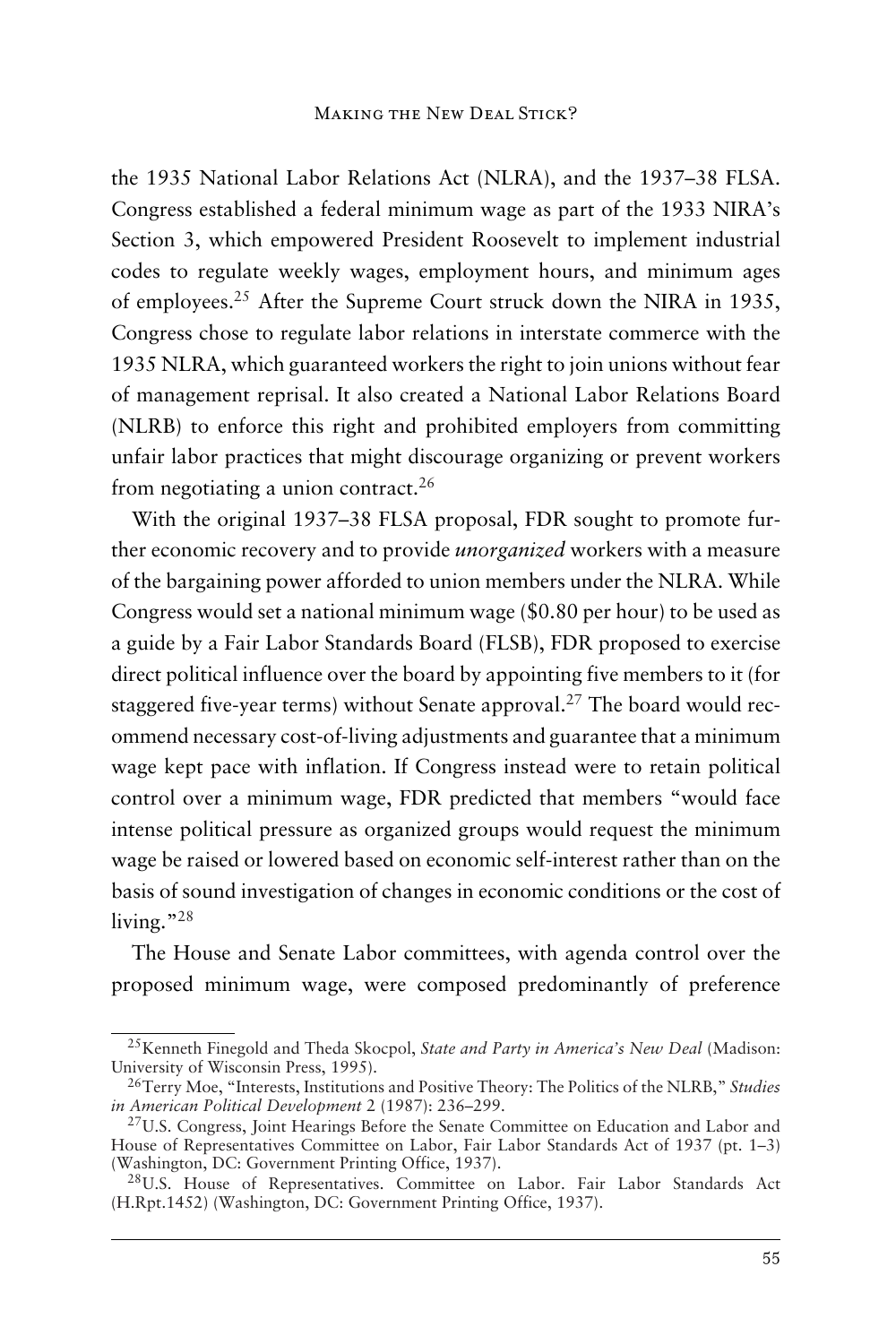#### THE JOURNAL

outliers on labor/union issues who disproportionately supported labor standards.<sup>29</sup> However, House and Senate southern Democrats preferred regional wage differentials, and they also preferred not to delegate any authority to another New Deal board that could shift policy away from Congress (and toward the preferences of FDR).<sup>30</sup> Democrats, led by Senate Labor Committee Chair Hugo Black (D-Ala.), exempted "all business of a local nature" and expanded the agricultural exemption to include "all occupations involved in the delivery to market and the preparation, packaging, and storage of agricultural goods."31 These regional differential and exemption provisions met the preferences of southern Democrats who were reluctant to support the minimum wage. The Senate adopted the amended provisions<sup>32</sup> with fifteen Democrats joining thirteen Republicans in voting against the measure.<sup>33</sup>

In the House, northern Democrats on the Labor Committee, anticipating political opposition from the conservative coalition on the powerful Rules Committee (composed of five northern Democrats, five southern Democrats, and four Republicans), amended the FDR proposal. Under the new plan, two of the five appointees would be from the South, and all presidential appointments to the FLSB would be approved only with the "advice and consent" of the Senate.<sup>34</sup> In addition, the committee empowered the board

<sup>&</sup>lt;sup>29</sup>The two special interest committees were composed predominantly of preference outliers on labor issues and disproportionately supported the minimum wage. In the Senate vote, 75 percent of committee members supported the minimum wage, compared with 64.3 percent of nonmembers. In the two House votes, 76.2 and 95 percent of committee members supported the minimum wage compared with 46.4 and 75.3 percent of nonmembers. See Andrew J. Seltzer, "The Political Economy of the Fair Labor Standards Act of 1938," *Journal of Political Economy* 103:6 (1995): 1302–1342.

<sup>30</sup>See Seltzer, "The Political Economy of the Fair Labor Standards Act of 1938"; George Paulsen, *A Living Wage for the Forgotten Man: The Quest for Fair Labor Standards, 1933– 1941* (London: Associated University Presses, 1996).

<sup>31</sup>Paulsen, *A Living Wage for the Forgotten Man*; Paul Douglas and Joseph Hackman, "The Fair Labor Standards Act of 1938 I," *Political Science Quarterly* 53:4 (Dec 1938): 491–515; Paul Douglas and Joseph Hackman, "The Fair Labor Standards Act of 1938 II," *Political Science Quarterly* 54:1 (March 1939): 29–55; James T. Patterson, *Congressional Conservatism and the New Deal: The Growth of the Conservative Coalition in Congress, 1933–1939* (Lexington: University of Kentucky Press, 1967).

<sup>32</sup>Robert Fleck, "Democratic Opposition to the Fair Labor Standards Act of 1938," *Journal of Economic History* 62 (March 2002): 25–54.

<sup>33</sup>Paulsen, *A Living Wage for the Forgotten Man.*

<sup>34</sup>U.S. House of Representatives, Committee on Labor, Fair Labor Standards Act (H. Rpt. 1452) (Washington, DC: Government Printing Office, 1937).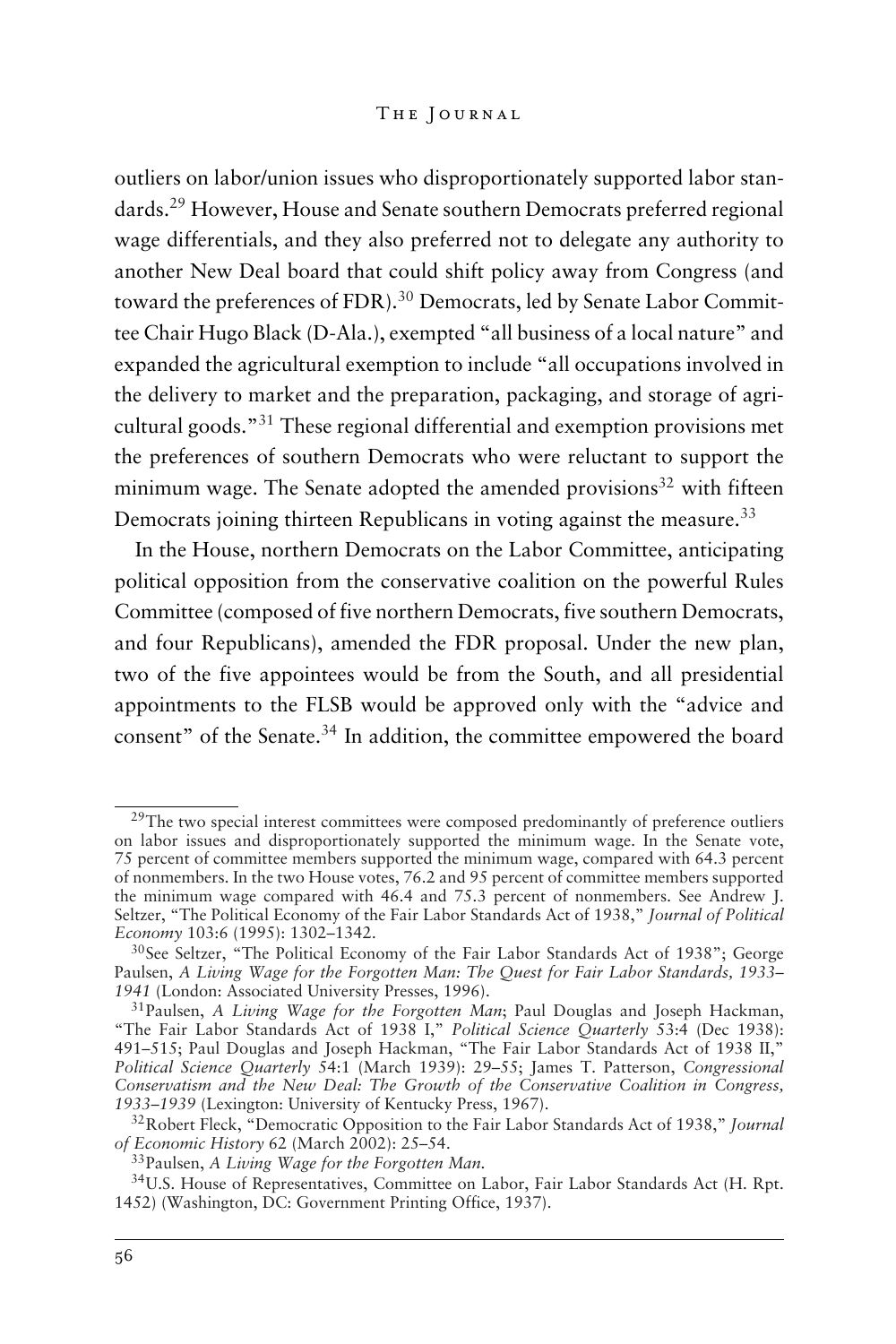to set a minimum wage above \$0.40 per hour and to consider regional differences in "collective bargaining, costs of production, transportation, and local economic conditions." Despite the compromise proposal, the Rules Committee blocked floor action on the bill by refusing to report the minimum wage provisions.

After a series of legislative skirmishes, a House Labor Subcommittee (in a 1937 special session) defeated the southern Democrats' substitute to create a regional differential and approved the northern Democrats' proposal for a uniform federal minimum wage. $35$  The Rules Committee would have again exercised its veto authority, but exogenous electoral shocks—the primary Senate election victory of two southern pro-New Deal Democrats, Claude Pepper (D-Fla.) and Lester Hill (D-Ala.), along with public opinion polls showing strong support for a minimum wage—transformed the calculus for other "moderate" southern Democrats. The House petitioned the minimum wage out of the Rules Committee with a discharge motion.<sup>36</sup> After disposing of fifty amendments, the House adopted the provisions—with 256 Democrats and forty-six Republicans in support while a small group of fifty-six southern Democrats and forty-one Republicans remained opposed.

Conferees agreed that Congress would delegate only administration and enforcement authority to a single administrator—appointed by the president and approved by the Senate—who would direct a Wages and Hours Division within the Department of Labor (DOL). They agreed to a federal minimum wage at \$0.25, to be raised to not less than \$0.30 (by 1944) and to \$0.40 (by 1945) "without substantially curtailing employment or earning power."37 While regional differentials were not adopted, the incremental phase-in of a minimum wage increase over a seven-year period allowed discretion and flexibility. The minimum wage would not have to increase above \$0.25; Congress only specified that designated industry committees, convened by the administrator, could vary the minimum wage for specific industries.

<sup>35</sup>Paulsen, *A Living Wage for the Forgotten Man*.

<sup>36</sup>Jonathan Grossman, "Fair Labor Standards Act of 1938: Maximum Struggle for a Minimum Wage," *Monthly Labor Review* (June 1978): 22–30.

<sup>37</sup>U.S Congress, Fair Labor Standards Act of 1938 Conference Report (H. Rpt. 2738) (Washington, DC: Government Printing Office, 1938).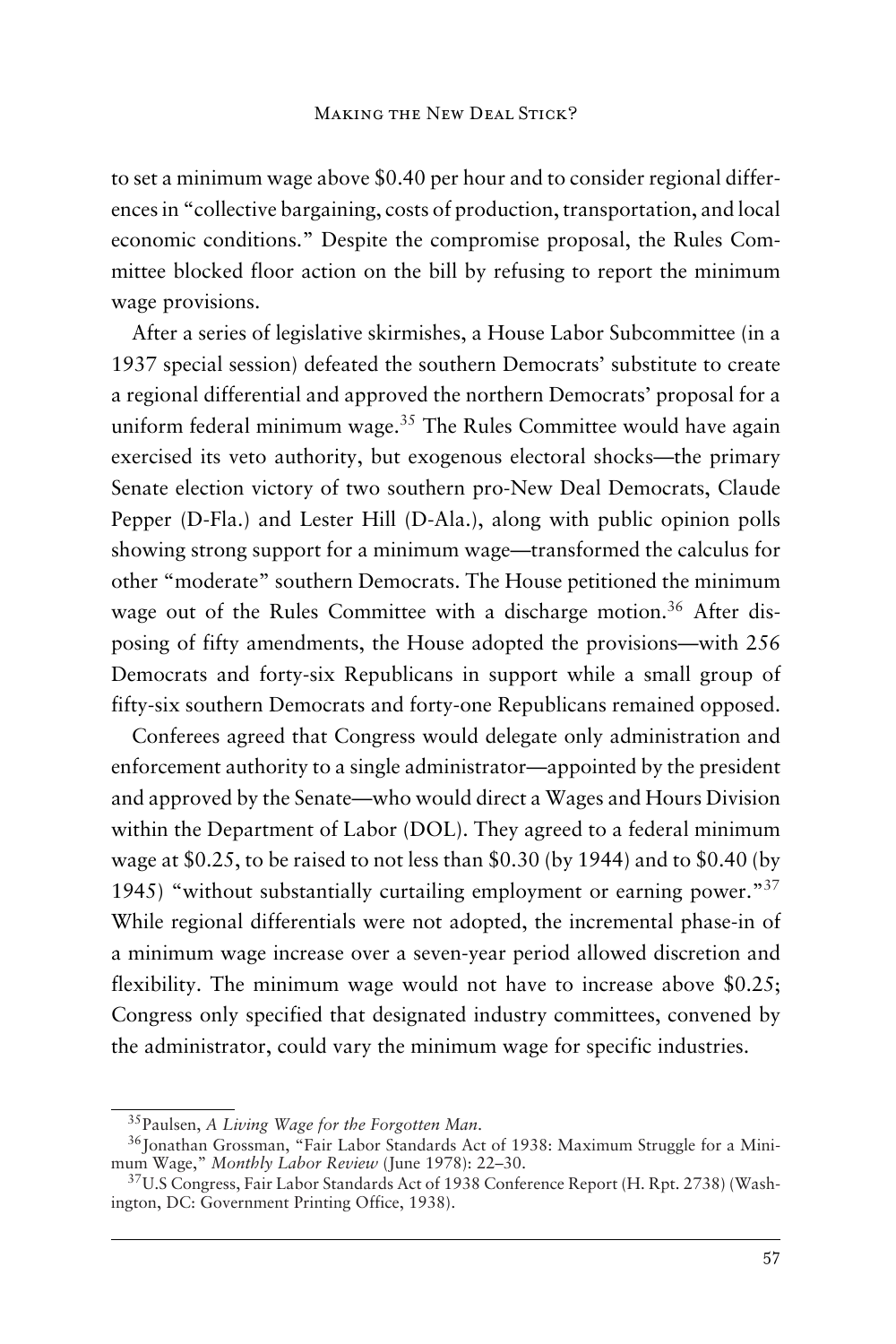#### THE JOURNAL

The final bargain was designed in such a way that individual members could claim credit for a popular policy while, at the same time, avoiding blame by exempting certain businesses and thereby minimizing employer costs. For example, Congress exempted "all retail and service firms doing less than 50 percent of their business in interstate commerce" and all employees "in the area of production" of agricultural and horticultural commodities (as defined by the Administrator).<sup>38</sup> Congress limited the scope to specific interstate industries—manufacturing, mining, quarrying, and forestry—and allowed exemptions for employees in executive, administrative, professional, or local retailing capacities.<sup>39</sup> After the House and the Senate accepted the agreement, FDR proclaimed: "Except perhaps for the Social Security Act, it [FLSA] is the most far reaching, far sighted program for the benefit of workers ever adopted here or in any other country."40 The minimum wage went into effect eight days before the 1938 elections.

But lawmakers—in refusing to delegate authority to a wage-setting board—ensured that future policy change would be difficult. By retaining political control over the minimum wage, Congress could claim credit for an increase, which had strong public support across all regions, as well as minimize blame among groups who feared its impact on labor costs by limiting both coverage and the amount of the increase. Due to the multiplicity of veto gates within the congressional process, the nominal minimum wage would not be revised annually to keep pace with changes in the cost of living. Thus, its purchasing power would erode over time. In fact, by the end of

<sup>38</sup>See Douglas and Hackman, "The Fair Labor Standards Act of 1938 II."

<sup>&</sup>lt;sup>39</sup>Although agriculture, retail trade, and domestic service employees were not considered part of interstate commerce or were specifically excluded, it is notable that these occupations had the largest proportion of the lowest-paid workers. The Labor Department (September 1938) estimated the minimum wage would affect 300,000 workers of the national labor force who were receiving less than \$0.25 per hour. This was predicted to rise to 550,000 when the minimum wage was raised to \$0.30 per hour and to 1,418,000 when the minimum wage was raised to \$0.40 per hour. There were a total of 11 million covered workers under the 1938 FLSA minimum wage provisions, and this was approximately 20 percent of the total number of wage earners and salaried workers in the United States. For more, see Carol Daugherty, "The Economic Coverage of the Fair Labor Standards Act," *Law and Contemporary Problems* 6:3 (1939): 407–415.

<sup>&</sup>lt;sup>40</sup> Grossman, "Fair Labor Standards Act of 1938: Maximum Struggle for a Minimum Wage."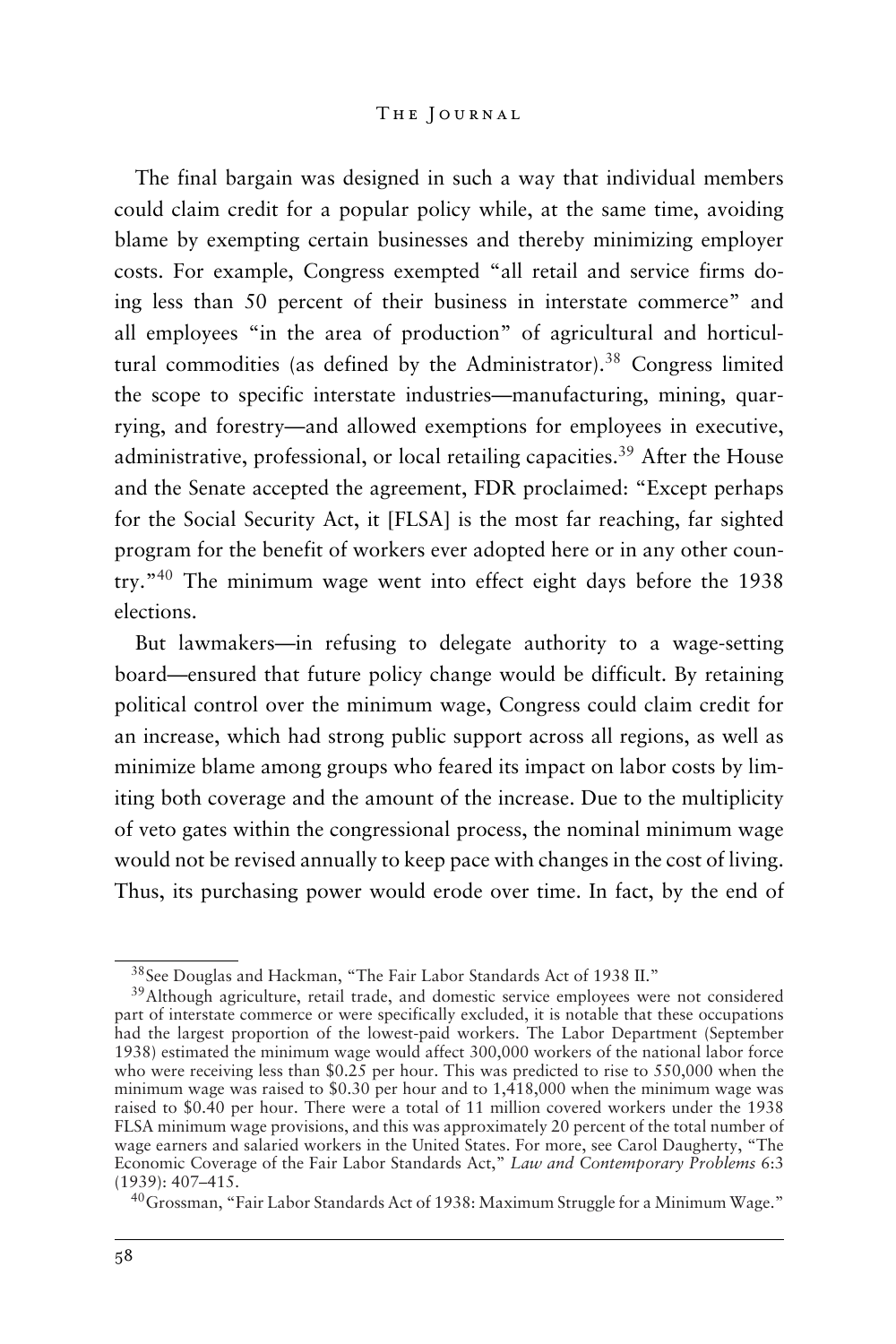the phase-in from \$0.25 to \$0.40 per hour in 1945, inflation had already "repealed" the original minimum wage.<sup>41</sup>

The "heavy hand" of later New Deal history would prove pivotal in shaping the way that policymakers would subsequently exert political control and influence over the minimum wage. Indeed, federal policymakers are heirs before they are choosers.<sup>42</sup> The key players, by the conservative coalition's instrumental design, were not bound to any single agreement across space and time. Nonetheless, this particular later New Deal bargain "endures" with its own distinct political logic through both liberal and conservative periods of American political history.

## An "Enduring" New Deal Bargain, 1938–60

After 1938, Congress adopted two changes to the minimum wage in the following two decades (in 1949 and 1955). In 1946, northern Democrats, in control of the Senate Labor committee, reported President Truman's proposal to expand the scope to large retail and chain stores (as well as to agricultural processing industries) and to increase the minimum wage in three annual steps.<sup>43</sup> However, a southern Democrat and a midwestern Republican—Allan Ellender (D-La.) and Joseph Ball (R-Minn.)—in an effort to protect rural interests and agricultural groups, used Senate rules (nongermane amendments and the filibuster) to block any attempt to repeal the exemption for industries "closely related to agriculture or agricultural production."44 Policymakers were motivated to meet the demands of organized business and agriculture rather than just to redistribute earnings from firms to low-paid workers.

Democrats returned to the issue in 1949, after Truman won the presidential election and Democrats regained Congress following two years in

<sup>41</sup>Stigler, "The Economics of Minimum Wage Legislation," 358–365.

<sup>42</sup>Richard Rose, "Inheritance before Choice," *Journal of Theoretical Politics* 2:3 (1990): 263–291.

<sup>&</sup>lt;sup>43</sup>U.S. Senate Committee on Education and Labor, Amendments to the Fair Labor Standards Act of 1938 (S. Rpt. 1012) (Washington, DC: Government Printing Office, 1946).

<sup>44</sup>In the 1930s and '40s, Democrats and Republicans, Southerners and Midwesterners, were strongly attuned to the policy preferences of the Farm Bureau. For more, see Christiana Mc-Fadyen Campbell, *The Farm Bureau and the New Deal* (Urbana: University of Illinois Press, 1962).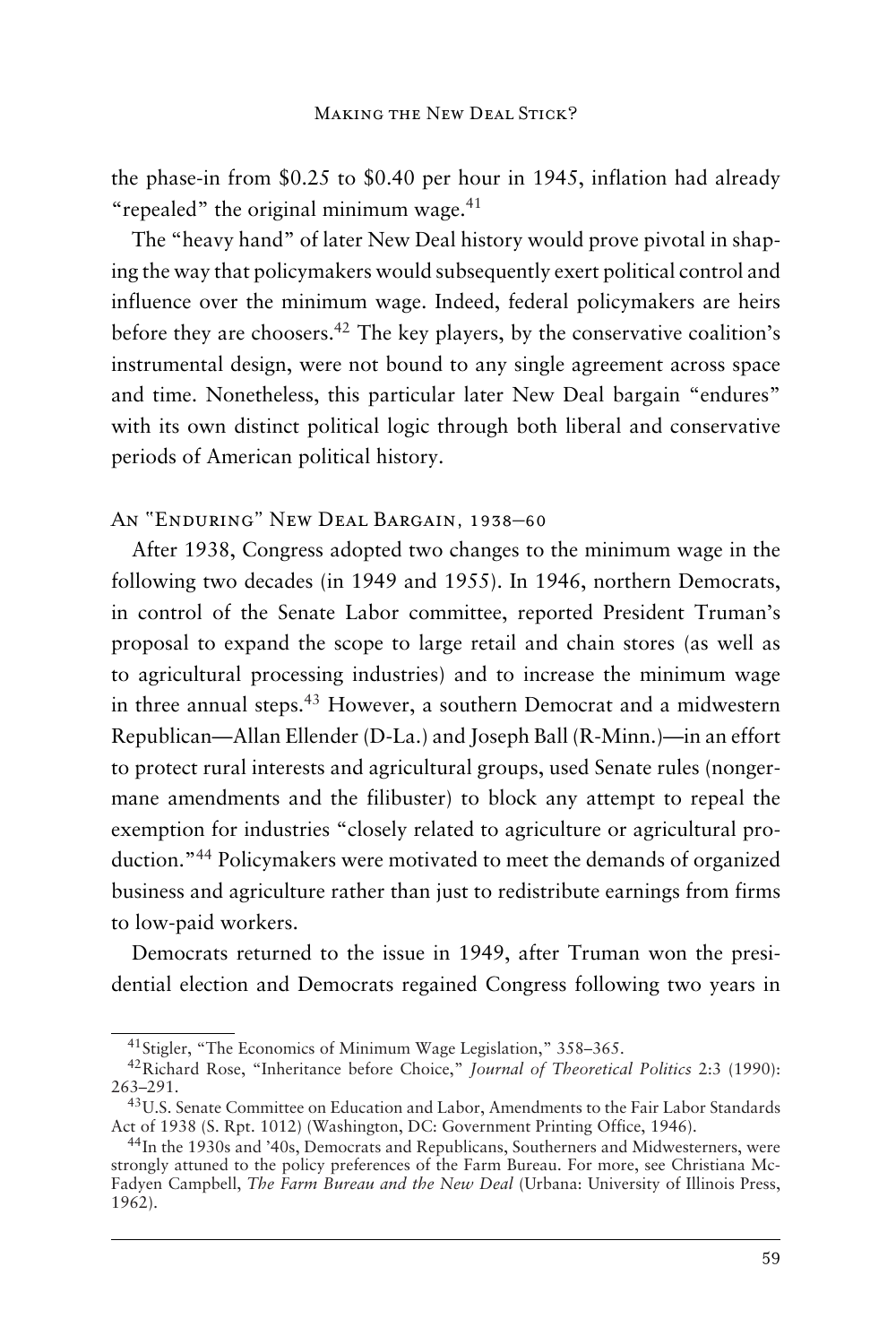the minority. Liberal Democrats proposed an expansion of scope to include all activities "affecting" interstate commerce, the elimination of the retail-service exemption for all firms making more than \$500,000 in annual sales (and with more than four outlets), and an increase in the minimum wage to \$0.75 (as well as empowering industry committees to increase it up to one dollar).<sup>45</sup> Although Democrats held a Rules Committee majority, four southern Democrats voted with four Republicans to block the minimum wage from being considered by the House.<sup>46</sup>

Speaker Sam Rayburn (D-TX.), in an effort to undermine the power of the Rules Committee's conservative coalition over the minimum wage (and other legislation on the House agenda), proposed to empower committee chairs to send committee-reported bills directly to the House if the Rules Committee had voted not to grant a resolution or failed to act on a request within twenty-one days. The Speaker employed a procedure of binding Democrats through a vote of their party caucus to support the resolution that adopted the 21-day rule. The House restricted the power of the Rules Committee: 225 Democrats and forty-nine "moderate" Republicans voted to change the rules, and 112 Republicans joined thirty-one Democrats to support the status quo.<sup>47</sup>

The Rules Committee then supported a resolution that allowed the House to consider the Labor Committee's proposal, which was a compromise by Truman, under an open rule.<sup>48</sup> On the House floor, Lucas Wingate (D-TX.) proposed a temporary increase to \$0.65 (until 1950), with the rate after that depending on the cost of living but not to fall below \$0.50. By narrowing the definition of "produced" for interstate commerce, the substitute also

<sup>45</sup>U.S. Senate, Committee on Labor and Public Welfare, Fair Labor Standards Act Amendments of 1949 (S. Rpt. 640) (Washington, DC: Government Printing Office, 1949).

<sup>46&</sup>quot;House Rules Change," *CQ Almanac* V (1949): 577–78; Roberta Herzberg, "Blocking Coalitions and Policy Change," in Gerald Wright, Leroy Rieselbach, and Lawrence Dodd, eds., *Congress and Policy Change* (New York: Agathon Press, 1986), 209.

<sup>&</sup>lt;sup>47</sup>For more, see Christopher M. Davis, The Speaker of the House and the Committee on Rules, H. Doc. 108–204, "The Cannon Centenary Conference: The Changing Nature of the Speakership" (November 12, 2003), http://www.gpoaccess.gov/serialset/cdocuments/hd108– 204/browse.html.

<sup>48&</sup>quot;Wage and Hour Legislation after World War II," *Congress and the Nation, 1945–1964: A Review of Government and Politics* (Washington, D.C.: Congressional Quarterly, 1965), 633–651.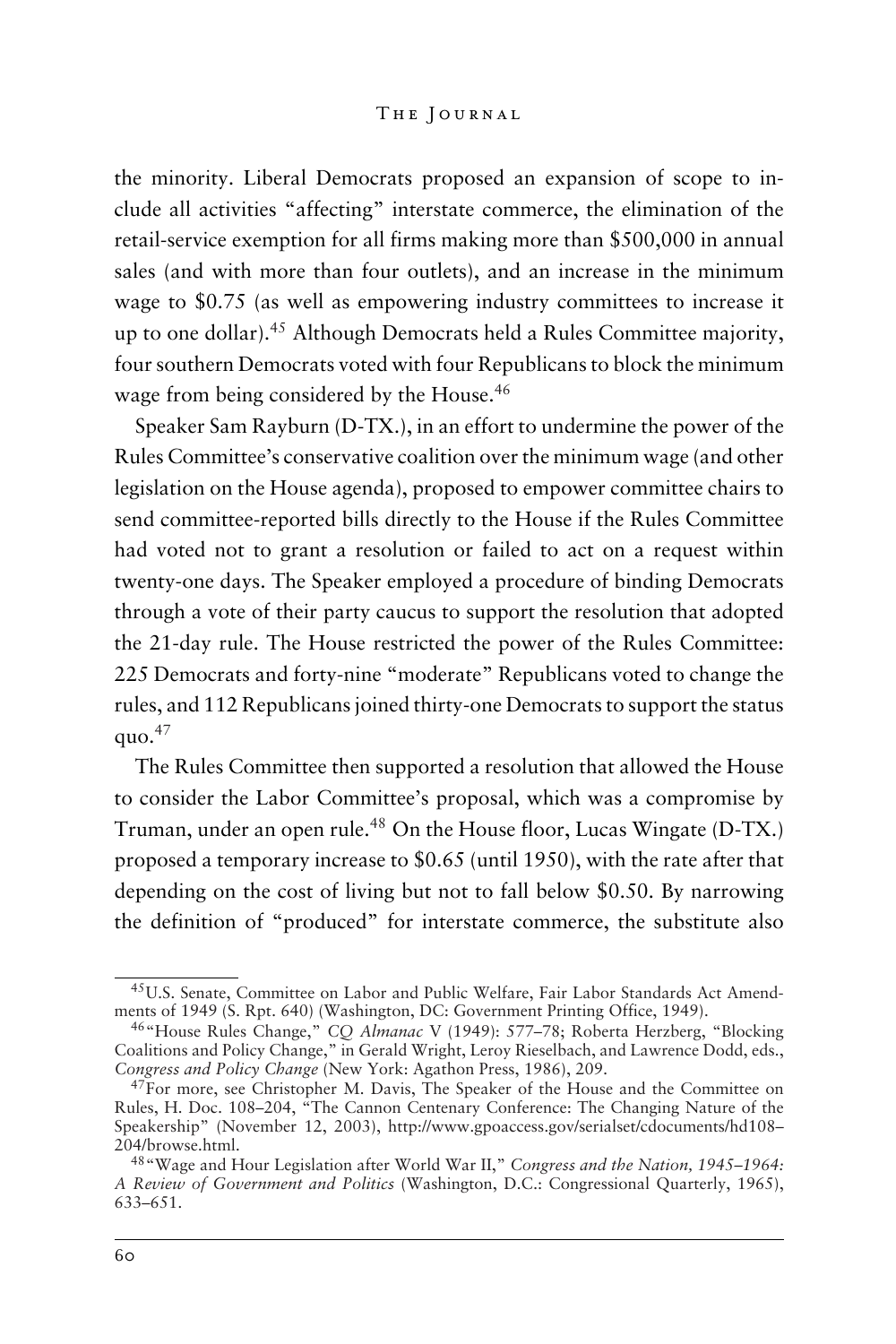prohibited expansion of the scope to any intrastate business.49 Another southern Democrat, Monroe Redden (N.C.), offered an amendment to the Lucas substitute to eliminate the cost-of-living adjustment and to provide a uniform \$0.75 minimum wage. The Lucas substitute would reduce the scope by 850,000 low-wage workers while the Truman compromise would expand it by 650,000. A conservative coalition majority adopted the Lucas substitute, and a large House majority accepted the amendment (only the most liberal and conservative members opposed it on the final vote). Thus, the House adopted a small minimum wage increase but narrowed the scope even further.

After the Senate voted for its own version (including a \$0.75-per-hour minimum wage), conferees agreed to limit the discretion of the Administrator to define employees engaged in interstate commerce to only those "engaged in the production of goods or in any closely related process or occupation directly essential to the production of goods for interstate commerce."50 Conferees reported exemptions for laundries, cleaning, and clothing repair businesses*.* <sup>51</sup> Under the 1949 agreement—the first action since 1938—Congress narrowed the scope (reducing coverage by 500,000 low-wage workers) and agreed only to a small minimum wage increase (to \$0.75 per hour). Each group within Congress could claim a partial victory: liberal Democrats won an increase, but a conservative coalition majority successfully exempted additional workers from the scope and reduced the magnitude of the increase.

After Democrats regained control of Congress in the 1954 elections, Senate (northern) Democrats in 1955 reported an increase to \$1.00 and directed the Labor Secretary to issue annual recommendations based on "changes in cost of living, productivity, the level of wages paid in manufacturing, and the general ability of industries to absorb an increase."52 According to liberal Democrats, Congress needed full information

<sup>49&</sup>quot;To Provide for the Amendment of the Fair Labor Standards Act of 1938," *Congressional Record* 95:8 (8–10 August 1949): 11000–7; 11004; 11196–11203.

 $50$ U.S. House, Fair Labor Standards Amendments of 1949, Conference Report (H. Rpt. 1453) (Washington, DC: Government Printing Office, 1949).

 $51$ Ibid., 14.

<sup>52</sup>U.S. Senate, Committee on Labor and Public Welfare, Amending the Fair Labor Standards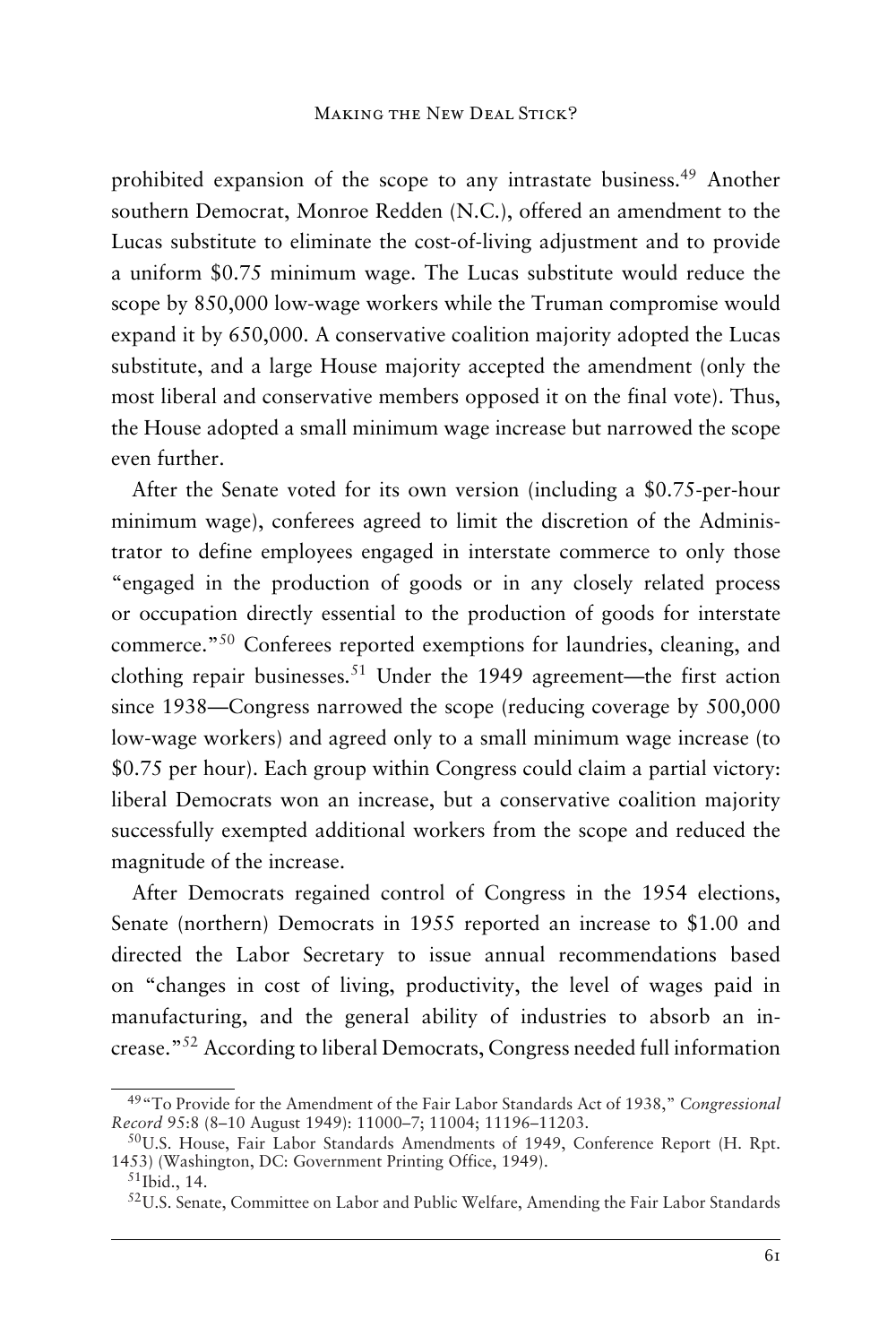to review whether the latest increase had kept pace with changes in indicators of national economic activity. Liberal House Democrats reported an expansion of the scope to large multistate retail businesses and an increase to \$1.00.<sup>53</sup> Without the political conflict that had marked previous debate, Congress increased the minimum wage to \$1.00, but (again) with no expansion of scope to intrastate activities and no annual report issued by the Labor Secretary. President Eisenhower became the first Republican to support a minimum wage increase.

In 1959, liberal Democrats pushed for an expansion of scope to include "employees of large enterprises engaged in retail trade or services and other industries engaged in activities affecting interstate commerce" as well as an increase to \$1.25.<sup>54</sup> Eisenhower recommended only an expansion of scope in January 1960, but by February, motivated by concerns about the upcoming elections, he supported an increase to \$1.10 or \$1.15 in addition to extending the scope to firms engaged in interstate activities to a substantial extent.<sup>55</sup>

House liberal (committee) Democrats pushed an expansion of the scope to employees of large enterprises involved in "activity, business, or industry in commerce or necessary to commerce or to the production of goods for or the distribution of goods in commerce" as well as an increase to \$1.25 in three steps.<sup>56</sup> On the House floor, A. Paul Kitchin (D-N.C.) and John Ayers (R-Ohio) offered a substitute to expand the scope only to "retail

Act of 1938 in Order to Increase the National Minimum Wage (S. Rpt. 498) (Washington, DC: Government Printing Office, 1955). Subcommittee on Labor of the Committee on Labor and Public Welfare, Amending the Fair Labor Standards Act of 1938, Hearings, 14–22 April (Parts 1 and 2) and 5–18 May (Part 3) 1955 (Washington, DC: Government Printing Office, 1955).

<sup>&</sup>lt;sup>53</sup>U.S. House, Committee on Education and Labor, Amending the Fair Labor Standards Act to Make the Minimum Wage \$1 An Hour Effective March 1, 1956 (H. Rpt. 1095) (Washington, DC: Government Printing Office, 1955).

<sup>54</sup>U.S. Senate, Subcommittee on Labor of the Committee on Labor and Public Welfare, To Amend the Fair Labor Standards Act, Hearings, 7–26 May and 4 June 1959 (Washington, DC: Government Printing Office, 1959).

<sup>55</sup>U.S. Senate, Committee on Labor and Public Welfare, Fair Labor Standards Amendments of 1960 (S. Rpt. 1744) (Washington, DC: Government Printing Office, 1960).

<sup>56</sup>U.S. House, Committee on Education and Labor, Fair Labor Standards Amendments of 1960 (H. Rpt. 1933) (Washington, DC: Government Printing Office, 1960); "To Amend the Fair Labor Standards Act of 1938, as amended, to provide coverage for employees of large enterprises engaged in retail trade or service and of other employees engaged in activities affecting commerce, to increase the minimum wage under the act to  $$1.25$  an hour, and for other purposes," *Congressional Record* 106:11 and 12 (30 June and 18 August 1960): 15187– 227; 16708–17.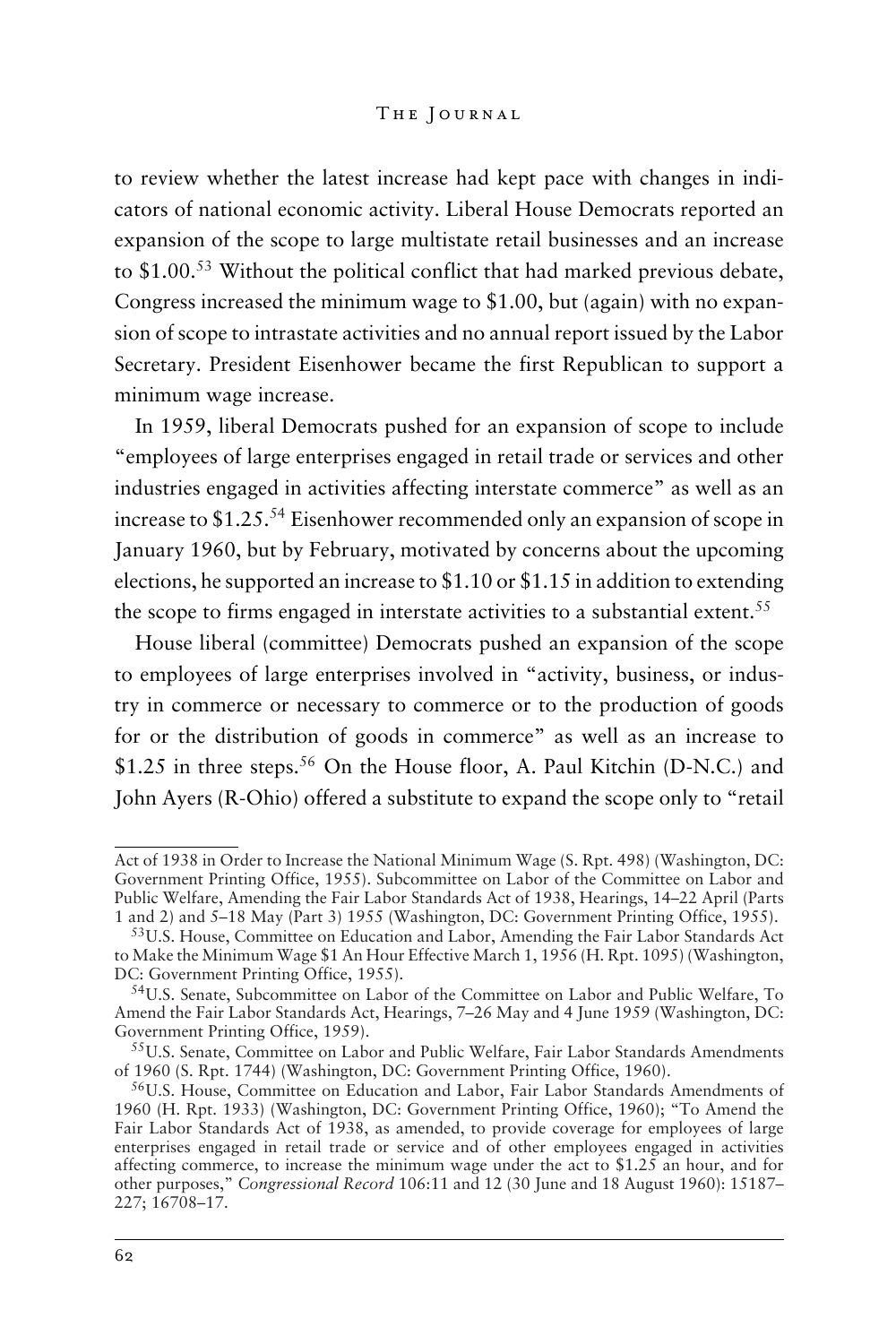establishments having five or more outlets in two or more states," and to raise the minimum wage to \$1.15 (with no subsequent annual increases).  $57$ A conservative coalition majority adopted the substitute, including an exemption for 700,000 agricultural processing workers who had been within the scope. Liberal Democrats joined a large House majority of moderate southern Democrats and Republicans on the final vote. Even though liberal Democrats took to the floor and called the Kitchen-Ayers substitute a "political fraud," they explained, "in light of the great hardships now suffered by our underpaid workers, a tenth of a loaf was better than none."<sup>58</sup>

Liberal Senate Democrats reported an expansion of scope (to employees of large retail and service firms as well as of other employers engaged in activities affecting interstate commerce) and a three-step increase to \$1.25.<sup>59</sup> Mike Monroney (D-Okla.) offered a substitute to limit the scope only to multistate chains. In a strategic effort to defeat the substitute, John F. Kennedy (D-Mass.) and Wayne Morse (D-Ore.) agreed in advance to accept an amendment from Clinton Anderson (D-N.M.) that would reduce the expansion of scope from 5 to 4 million workers but not restrict the basic retail and service "establishment" coverage definitions supported by liberal Democrats.<sup>60</sup> The Senate defeated the substitute, and then adopted the compromise.

During a special August 1960 session, the House and Senate failed to reach an agreement on the minimum wage. While the Senate was willing to accept the House's minimum wage increase (to \$1.15), Kennedy insisted on the Senate's proposal to expand the scope to include 4 million new lowwage workers. The House rejected offers to raise the volume-of-sales limit for retail stores to \$1.5 million and to delay the increase to \$1.25 beyond 1963.<sup>61</sup> With Congress in a stalemate between the more "liberal" Senate

<sup>57&</sup>quot;To Amend the Fair Labor Standards Act of 1938, as amended, to provide coverage for employees of large enterprises engaged in retail trade or service and of other employees engaged in activities affecting commerce, to increase the minimum wage under the act to \$1.25 an hour, and for other purposes," 15187–227; 16708–17.

<sup>58</sup>Ibid., 15227.

<sup>59</sup>U.S. Senate, Committee on Labor and Public Welfare, Fair Labor Standards Amendments of 1960 (S. Rpt. 1744).

<sup>60&</sup>quot;House Committees: Rules," *CQ Almanac* XVI (1960): 58.

<sup>61&</sup>quot;Minimum Wage Bill Dies in Conference." *CQ Almanac* XVI (1960): 309–319.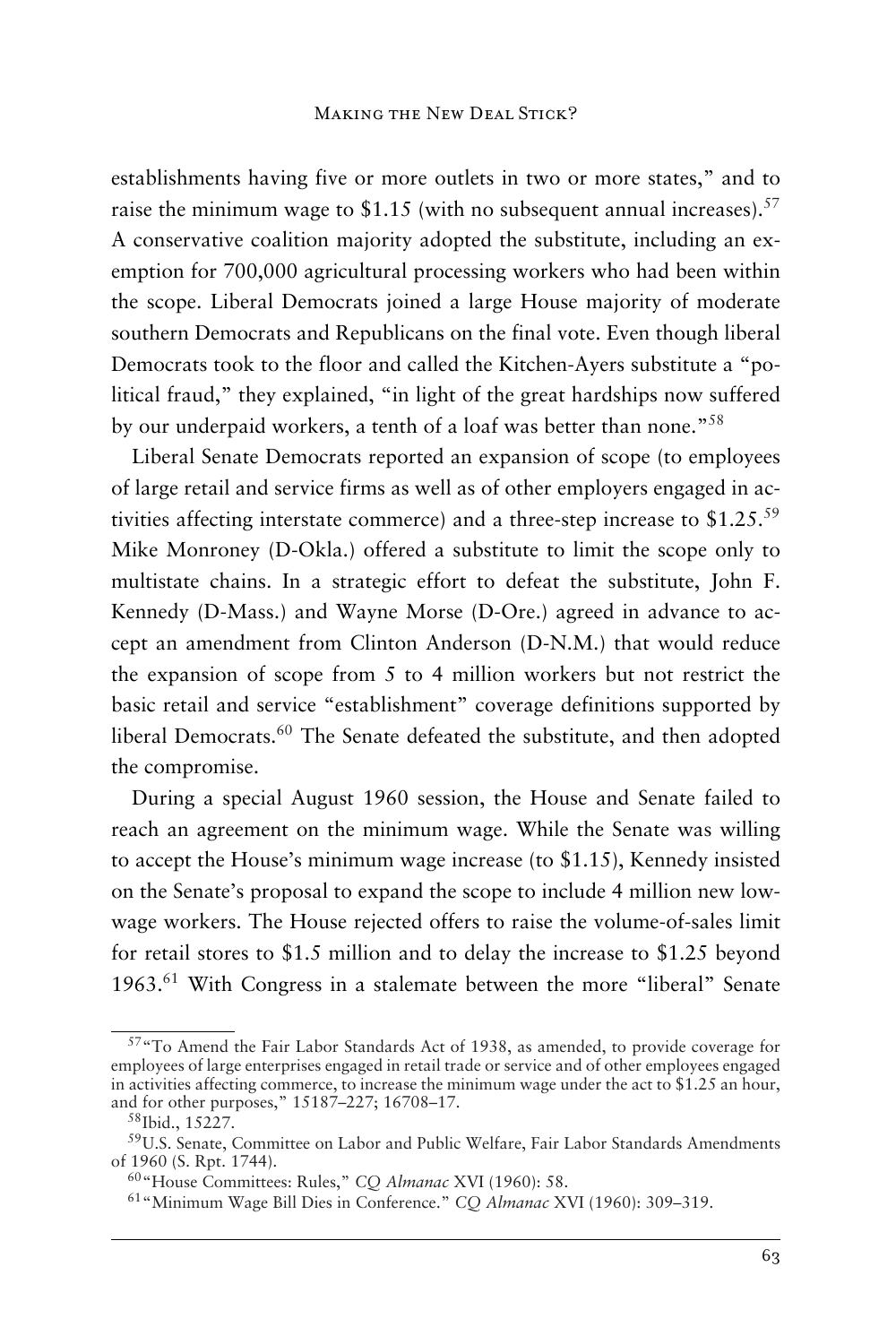and the more "conservative" House, Kennedy, who was the Democratic presidential nominee, concluded: "I plan to take this directly to the American people. I am sure that they will support me in November in my goals of a minimum living standard of \$1.25 an hour for millions of Americans."62 Republicans took the floor in protest, suggesting that Congress had no power to regulate what were essentially local activities by reasoning that they "affected" interstate commerce.<sup>63</sup>

For the House Democratic leadership, with political control in every congressional session but four between 1938 and 1960, majority party status did not translate into significant political influence and control over the U.S. minimum wage. From the New Deal through the early 1960s, House Speakers and majority leaders would find the Rules Committee to be, at least on major controversial issues, an independent and competing power.<sup>64</sup> Northern Democrats repeatedly tried to increase the minimum wage and expand its scope, only to find their efforts "moderated" by the conservative coalition on the floor of each chamber. The 1938 bargain remained stable between 1945 and 1960: enacting coalitions adopted small increases while defeating any expansion of scope to agriculture and intrastate retail and service industries.

### Liberal Democrats Seek to Expand Coverage, 1961–68

The 1960 election handed political control of the White House to the Democrats and greatly bolstered Democratic majorities in the House and the Senate. Moreover, moderate Democrats made gains in the South at the expense of conservatives. In 1961, Speaker Rayburn proposed to expand the Rules Committee from twelve to fifteen members in order "to add more moderate southern Democrats" who would support Kennedy's agenda.<sup>65</sup>

<sup>62&</sup>quot;House Rules Committee." 1961. *CQ Weekly Report* XIX:2 and 4 (13, 27 January): 31; 109; "Wage and Hour Legislation After Word War II," *Congress and the Nation*, 633–651; "House Committees: Rules," *CQ Almanac* XVI (1960): 58.

<sup>63&</sup>quot;To Amend the Fair Labor Standards Act of 1938, as amended, to provide coverage for employees of large enterprises engaged in retail trade or service and of other employees engaged in activities affecting commerce, to increase the minimum wage under the act to \$1.25 an hour, and for other purposes," 15187–227; 16708–17.

<sup>64</sup>See H. Doc. 108–204, "The Cannon Centenary Conference: The Changing Nature of the Speakership."

<sup>65&</sup>quot;Kennedy Wins Minimum Wage Victory," *CQ Almanac* XVII (1961): 471–482.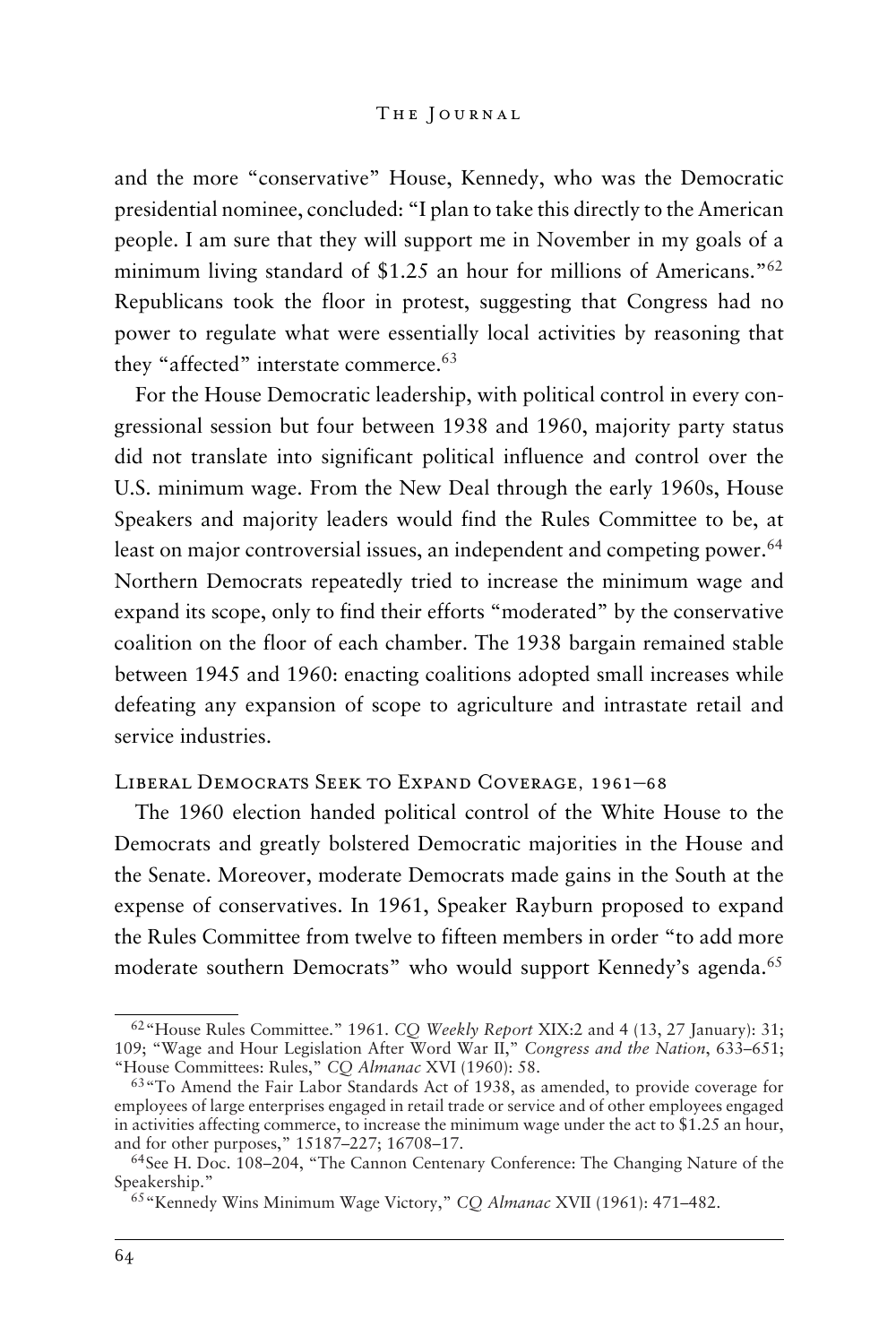A moderate House coalition (forty-seven southern Democrats and twentytwo moderate Republicans) joined liberal Democrats in approving the change in the rules.<sup>66</sup> The reform would not have passed if moderate Republicans had not broken ranks with the Republican minority to restore the Rules Committee as an arm of the Speaker and House (Democratic) majority leadership.

Conditions were favorable for action on the minimum wage. Kennedy's 1961 proposal, which was similar to the one adopted by the Senate in 1960, would expand the scope to large interstate enterprises. But it would not repeal exemptions for other low-wage industries such as hotels, motels, and restaurants because Kennedy concluded there was insufficient information regarding the problems involved in a minimum wage for "tipped" and "nontipped" employees within the service industry.67 The proposal also would increase the wage for workers within the scope to \$1.15 immediately and then to \$1.25 in two years.

A change in the chairmanship of House Education and Labor—from the retired southern Democrat Graham Barden (N.C.), who as leader of the House conferees in 1960 had opposed any agreement, to liberal Democrat Adam Powell (N.Y.)—provided liberal Democrats with greater control and influence over a final agreement.68 To preempt the Ayers-Kitchen substitute and to win support from southern Democrats, Kennedy put forth a compromise agreement to retain the \$1.15 increase for two years, and \$1.25 thereafter, for current workers but to reduce the scope to 3.8 million workers and to offer only a \$1.00 minimum wage (with no increase to \$1.25 for workers within the new scope). Kennedy's proposal would expand the scope to retail and service firms with an annual volume of sales of more than \$1 million if 25 percent of the goods and services were for interstate commerce.69 After the Rules Committee reported the amendment under an

 $66$ Ibid.

<sup>67</sup>U.S. Senate, Committee on Labor and Public Welfare, Fair Labor Standards Amendments of 1960 (S. Rpt. 145) (Washington, DC: Government Printing Office, 1961).

<sup>68</sup>U.S. House, Committee on Education and Labor, Fair Labor Standards Amendments of 1960 (H. Rpt. 1933).

 $69$  "To Amend the Fair Labor Standards Act of 1938, as amended, to provide coverage for employees of large enterprises engaged in retail trade or service and of other employees engaged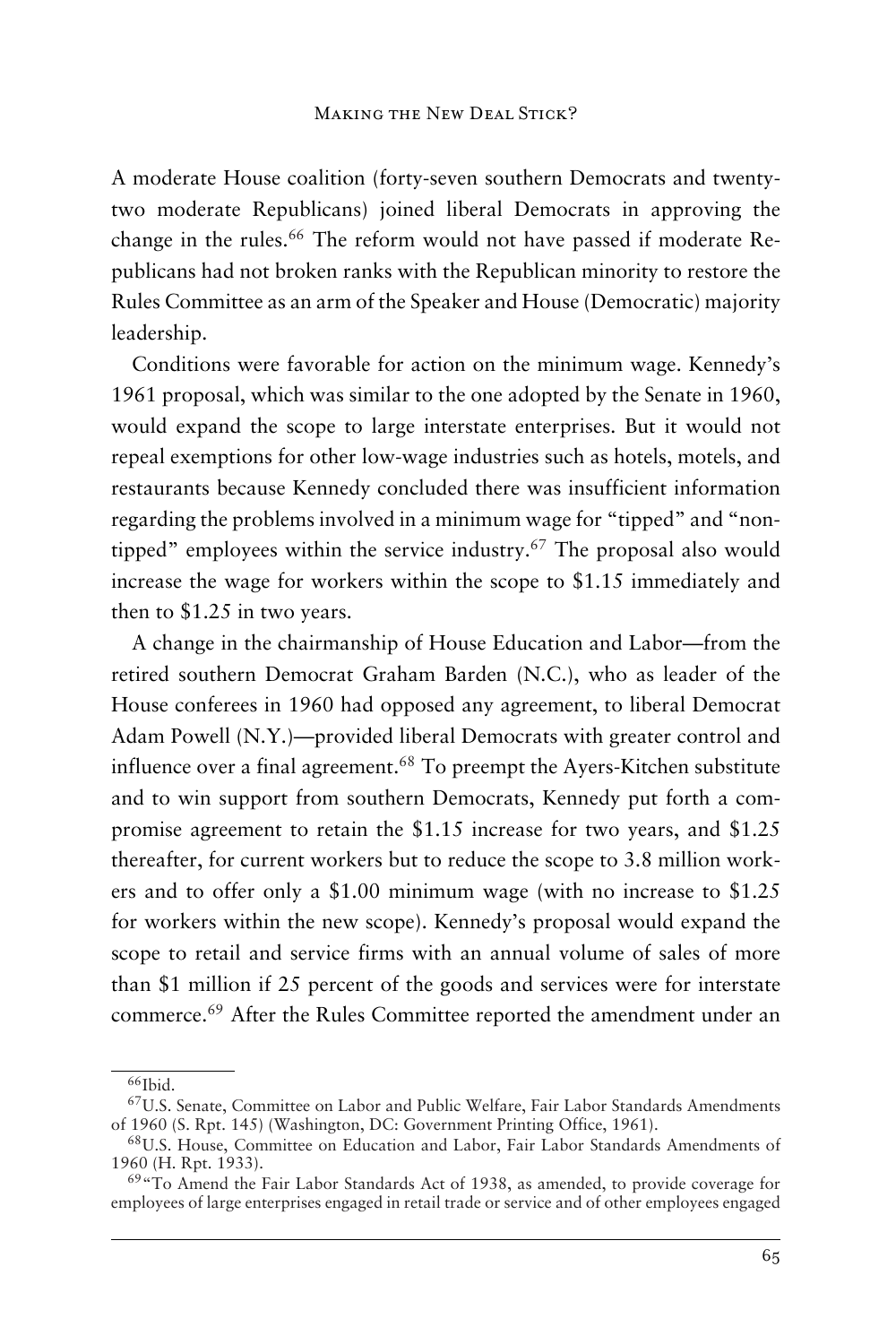open rule, a conservative coalition majority defeated it by one vote and then voted to replace it with the Ayers-Kitchen conservative coalition substitute, which was similar to the plan passed by the House in  $1960$ .<sup>70</sup> A large House majority adopted the substitute.<sup>71</sup>

Meanwhile, Senate Democrats supported Kennedy's proposal. On the Senate floor, a centrist coalition of liberal Democrats and "moderate" Republicans defeated the effort of Minority Leader Everett Dirksen (R-Ill.) to adopt the House substitute as well as Monroney's substitute to limit expansion of scope.<sup>72</sup> This same substitute had failed by only two votes in 1960; twelve moderate Republicans voted against it in 1961.<sup>73</sup>

Unlike the 1960 stalemate, the House accepted the more "liberal" Senate's proposal on expansion of scope and an increase in the minimum wage.74 The final outcome in the House was uncertain, as a conservative coalition majority had defeated these minimum wage provisions in 1960. But a group of moderate southern Democrats and Republicans supported the agreement after numerous businesses were excluded from the scope.<sup>75</sup> Kennedy and a large Democratic majority in Congress extended the scope to large retail and service establishments. Prior to 1961, coverage had been limited to individual employees who were themselves engaged in, or worked in occupations directly essential to, interstate commerce; the 1961 reform enlarged the scope to *all* employees of any enterprise participating in interstate commerce. Kennedy remarked: "This advance in one of our great pieces of social legislation is one of the most important domestic accomplishments so far of this administration."<sup>76</sup>

in commerce or in the production of goods for commerce, to increase the minimum wage under the act to \$1.25 an hour, and for other purposes," *Congressional Record* 107:4–6 (22–24 March, 20 April, and 3 May 1961) pp. 4584–4591; 4773–4815; 6360–6377; 7178–7195.

<sup>70</sup>Ibid.

<sup>71&</sup>quot;Kennedy Wins Minimum Wage Victory," *CQ Almanac* XVII (1961): 471–482.

<sup>72</sup>Ibid.

 $73$ Ibid.

<sup>74</sup>*Fair Labor Standards Amendments of 1961* Conference Report (H. Rpt. 327) (Washington, DC: Government Printing Office, 1961).

<sup>75&</sup>quot;Kennedy Wins Minimum Wage Victory," 471–482.

<sup>76&</sup>quot;Statement by the President on the Increase in the Minimum Wage" (3 September 1961), in *Public Papers of the Presidents of the United States: John F. Kennedy, 1961* (Washington, DC: Government Printing Office, 1962), 587.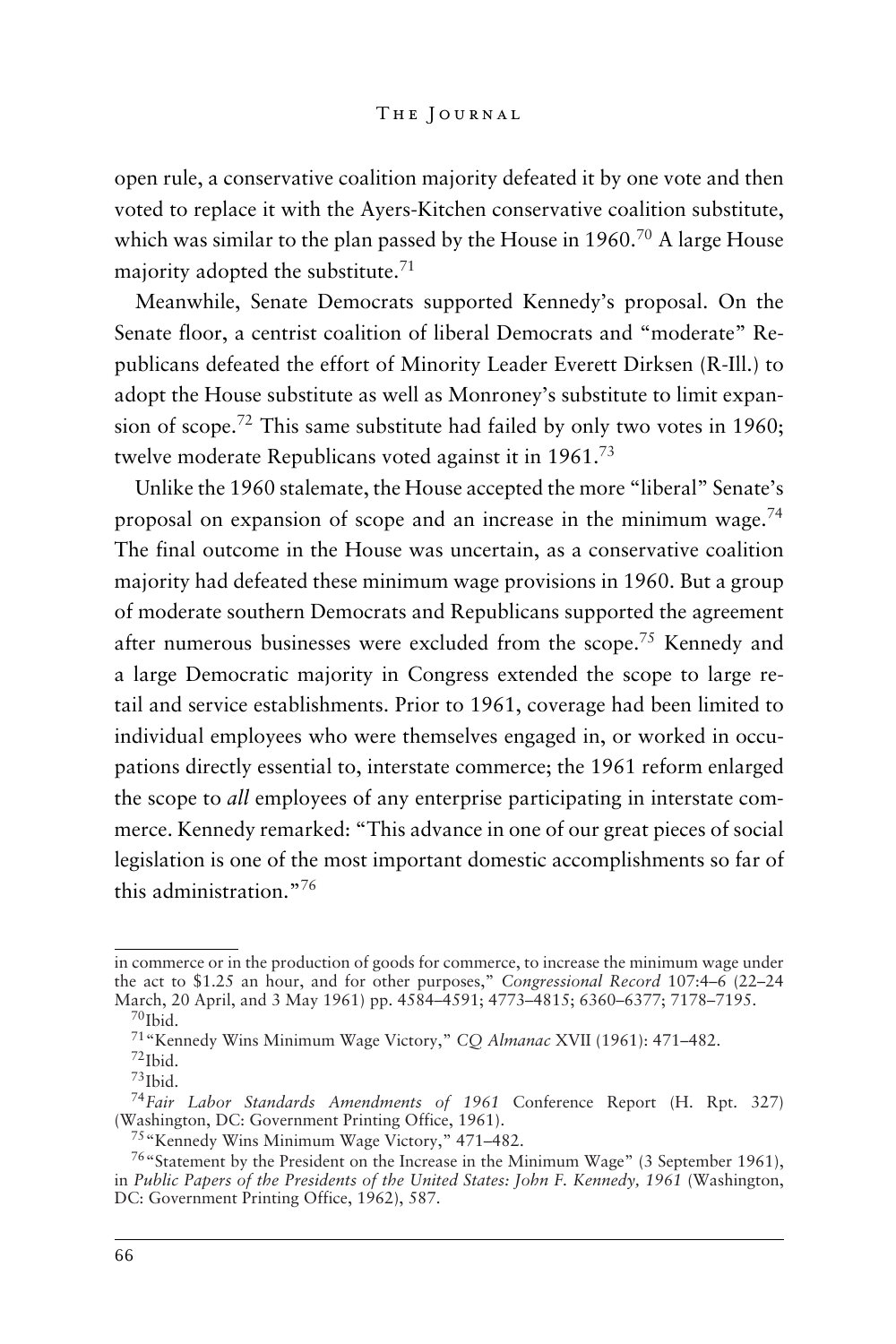Changes to the rules of the congressional "game" became an issue at the start of the 89th Congress in 1965. The Democratic majority leadership pushed for retention of the fifteen-member size of the Rules Committee as well as the restoration of the 21-day rule, which had been repealed in 1951.<sup>77</sup> The House leadership, again with the support of moderate Republicans, adopted a resolution further weakening the power of the Rules Committee to block consideration of proposals by the full House. The new House rule modified the 21-day rule, permitting the Speaker to empower a chairman or member to bring a measure to the full House if it had been before the Rules Committee for three weeks without being granted a rule. $78$ 

In 1966, President Johnson pressed for a minimum wage as part of the Great Society program.79 To avoid an inflationary push on wages, Johnson proposed a "moderate" two-step increase.<sup>80</sup> Under his plan, the scope would be expanded to all enterprises engaged in interstate commerce or in the production of goods for commerce with a gross annual volume of sales of at least \$250,000—a standard adopted for separate establishments within an enterprise as part of the 1961 agreement. $81$ 

House liberal Democrats supported a two-step increase for workers within the scope as well as federal employees.<sup>82</sup> They also reported an expansion of scope to an additional 7.2 million workers by expanding the gross-volumeof-sales test for enterprises, $83$  but retained the exemptions for small retail and service establishments (including hotels, motels, and restaurants) with annual volume of sales less than \$250,000 (and with more than 50 percent

<sup>77&</sup>quot;Rules Fights Due in Both House and Senate," *CQ Weekly Report* 21:1 (4 January 1963):  $9 - 12$ 

<sup>78&</sup>quot;89th Congress Convenes," *CQ Weekly Report* 23:1 (8 January 1965): 30–32.

<sup>79</sup>Annual Message to Congress: Economic Report of the President 1964 (Washington, DC: Government Printing Office, 1965).

<sup>80&</sup>quot;Expansion of Minimum Wage Law Approved," *CQ Almanac* XXII (1966): 821–830. 81This would include 4.6 million additional low-wage workers in specific industries.

<sup>&</sup>lt;sup>82</sup>U.S. House, Committee on Education and Labor, Fair Labor Standards Amendments of 1966 (H. Rpt. 1366) (Washington, DC: Government Printing Office, 1966), 1.

 $83$ This included retailing, including auto, truck, and farm implement dealerships; construction; laundering and dry-cleaning; transit and taxicab systems; restaurants and food services; hotels and motels; hospitals and nursing homes; agriculture and agricultural processing; logging; and agencies of and firms contracted by the federal government.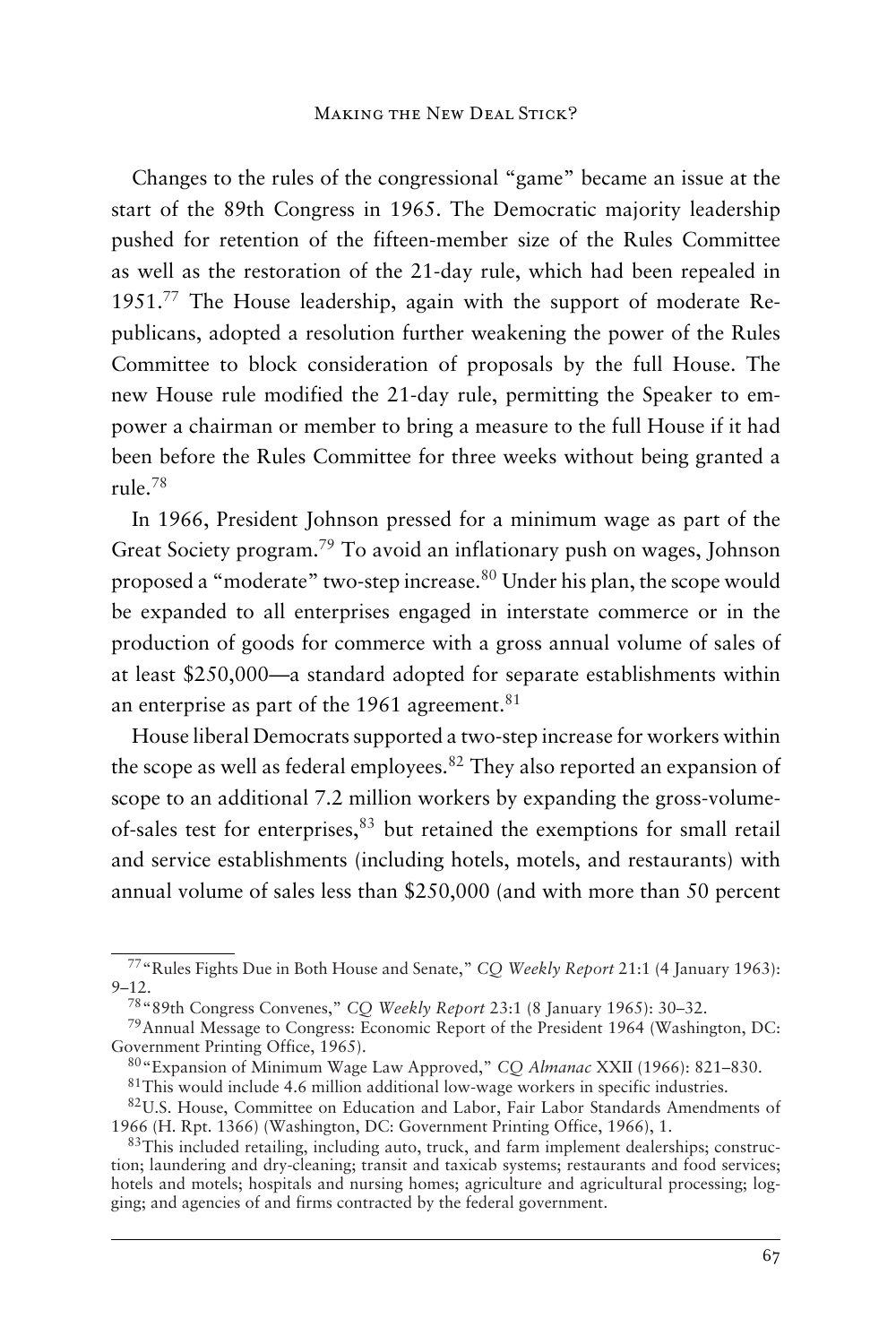of their business intrastate).<sup>84</sup> The House Rules Committee reported the minimum wage under an open rule to the House floor.<sup>85</sup> The House adopted a substitute to delay a minimum wage increase until  $1967<sup>86</sup>$  and a House majority adopted the final provisions.<sup>87</sup>

Senate liberal Democrats reported most of the House provisions, restricting the expansion of scope to "professional employees of elementary and secondary schools" and approving a minimum wage increase in 1968. A Senate conservative coalition majority blocked the expansion of scope to retail and service firms of less than \$350,000 in annual volume of sales. The Senate defeated amendments to restore the three-year House minimum wage increase, delete the expansion of scope to agricultural workers, and block expansion of scope to retail and service firms with an annual volume of sales of less than \$500,000 in 1969.

A final House–Senate agreement reduced the annual-volume-of-sales test from \$1 million to \$250,000 over three years and expanded the scope to agricultural workers for the first time since the New Deal.<sup>88</sup> Congress agreed to a phased-in increase based on whether a worker was already within the scope, accepting the Senate's two-step increase provisions (by 1968) rather than the House provision that delayed any increase until 1969.<sup>89</sup> Taken together, the 1961 and 1966 minimum wage agreements yielded the largest expansion in scope since the New Deal. In 1961, Congress and JFK expanded the scope beyond employees *individually* connected to interstate commerce to all employees of any "enterprise engaged in commerce or production for commerce" and increased the minimum wage by 25 percent to \$1.25 (1963).

In 1966, Democrats in Congress and LBJ expanded the scope to hospitals, elementary and secondary schools, and higher education institutions, and modified the definition of "employer" so as to remove for the first time the

<sup>84</sup>U.S. House, Committee on Education and Labor, Fair Labor Standards Amendments of 1966 (H. Rpt. 1366) (Washington, DC: Government Printing Office, 1966), 14–17.

<sup>85&</sup>quot;Expansion of Minimum Wage Law Approved," *CQ Almanac* XXII (1966): 821–830. 86Ibid., 826.

<sup>87</sup>Ibid., 825.

<sup>88</sup>Ibid., 821.

<sup>89</sup>Fair Labor Standards Amendments of 1966, Conference Report (H. Rpt. 2004), 18.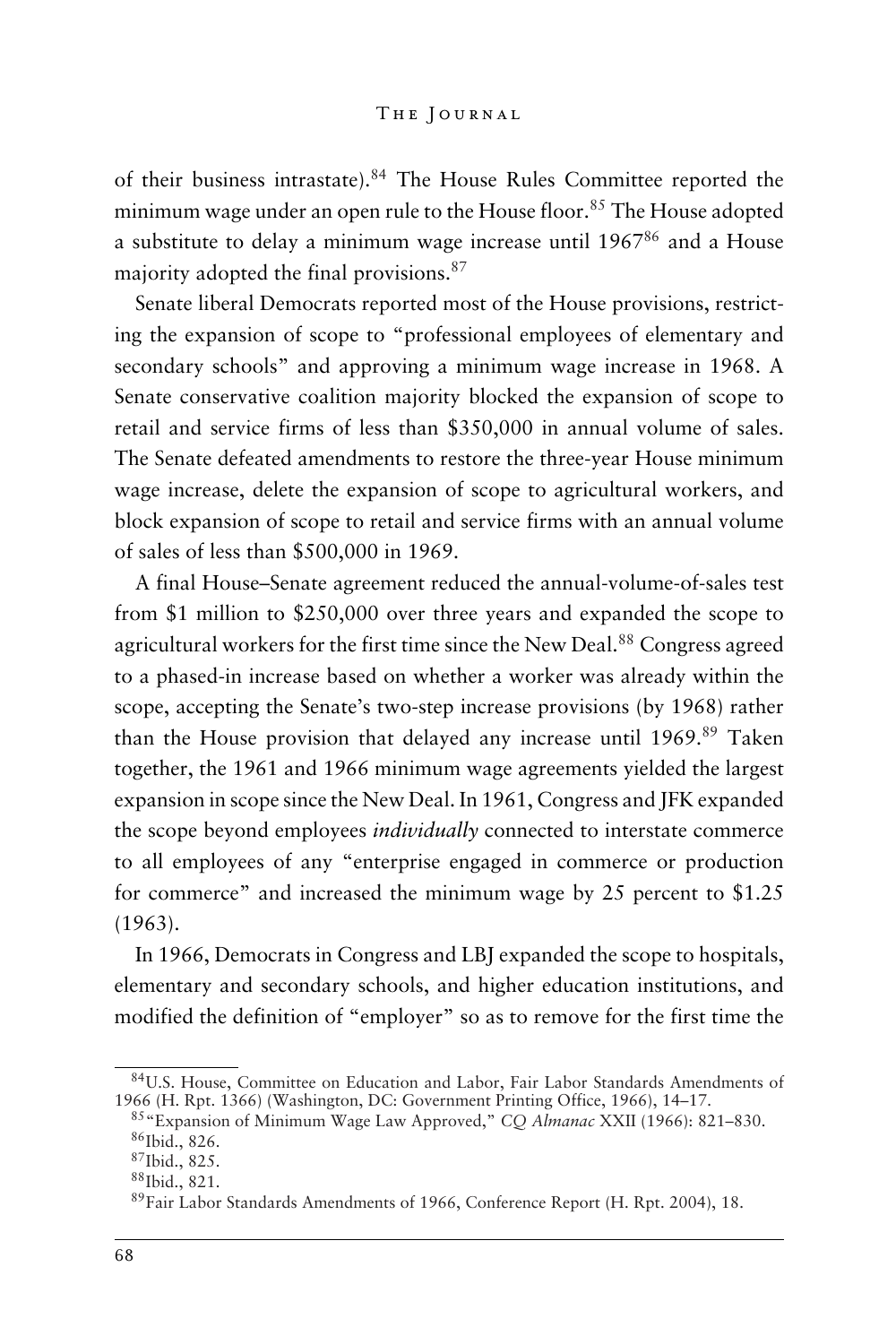public employee exemption of the states (and their political subdivisions). Congress agreed to increase the minimum wage by 28 percent to \$1.60 (1968). This expansion of scope and new minimum wage for workers in a range of retail, service, and agricultural industries came at a time when a Democratic White House and large Democratic majorities in Congress were able to pass other "big-bang" social policies, such as Medicare and Medicaid.

Democrats, Republicans, and Incremental Increases, 1972–80

After the 1960s, the minimum wage increasingly reflected tensions between Democratic-controlled Congresses and Republican presidents. In 1972, the Democratic-controlled House and Senate approved minimum wage amendments. However, a House conservative coalition majority refused to report the bill to a conference (committee).<sup>90</sup> Defeat of the amendments was a major loss to the Speaker and the Democratic House majority leadership—who had pushed for changes since 1971—as well as a rebuke to the political influence of the southern Education and Labor chair, Carl Perkins (D-KY.).

In 1973, with Democrats still in the majority, House liberal Democrats pushed an expansion of the scope to federal, state, and local government and domestic employees, as well as a two-step minimum wage increase. On the House floor, Republicans offered a substitute that had been adopted by a conservative coalition majority in 1972 to amend the bill. In contrast to 1972, the House defeated the substitute and approved the more "liberal" changes. The reason for the different outcome had to do with a logrolling agreement: southern Democrats traded support for the minimum wage in exchange for urban Democrats' support for a pending omnibus farm bill.<sup>91</sup> In addition, a large number of moderate Republicans voted with the Democratic majority.

Senate liberal Democrats reported amendments to expand the scope according to enterprises' annual sales; eliminate the exemptions for smaller

<sup>90&</sup>quot;House Vote Kills Legislation Raising the Minimum Wage," *CQ Almanac* XXVIII (1972): 361–371.

 $91$ Ibid.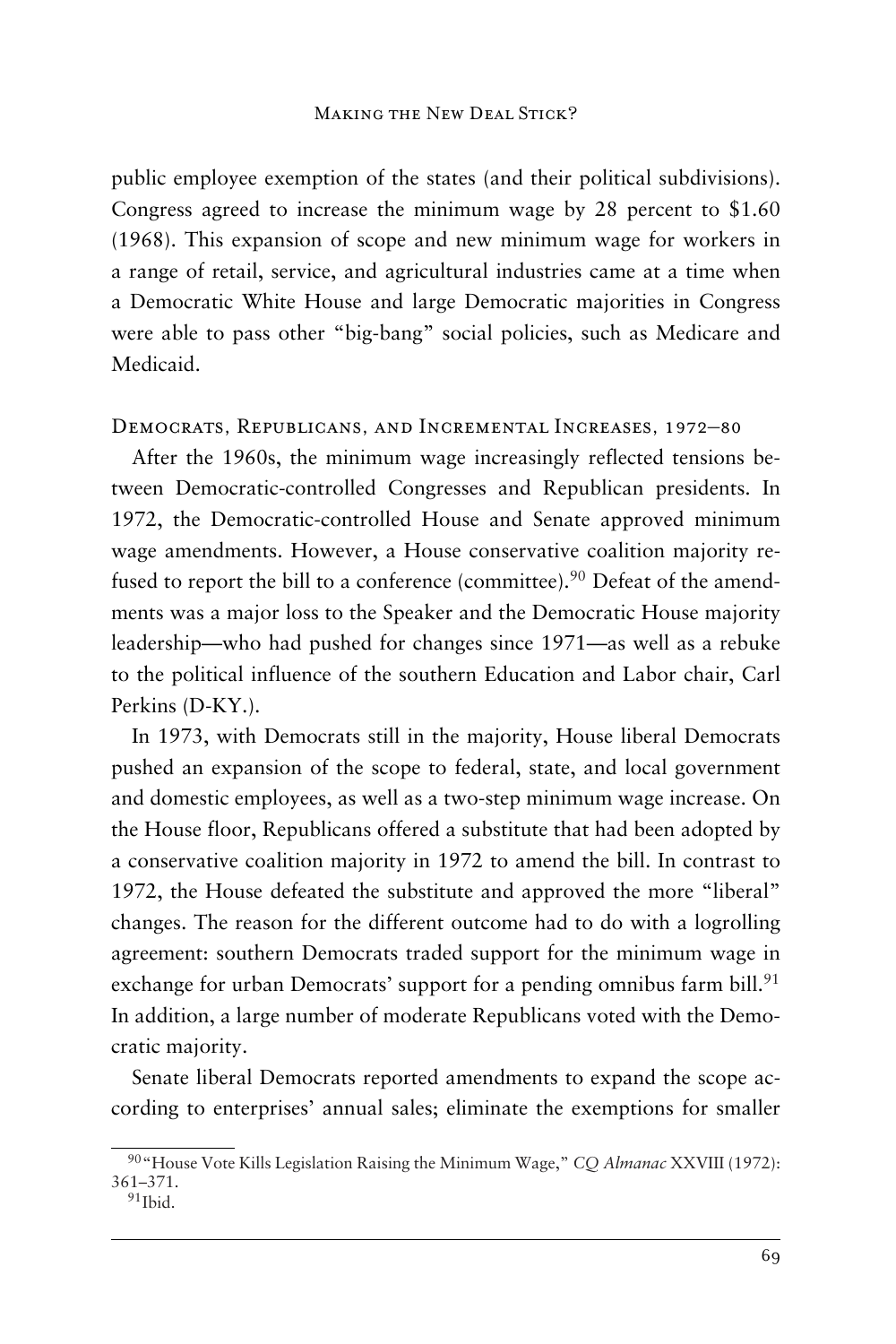stores of large multistate chains;<sup>92</sup> extend the scope to adult part-time local, seasonal agricultural laborers; and increase the minimum wage.<sup>93</sup> On the floor, after rejecting every Republican attempt to restrict expansion of scope and limit the amount of an increase, the Senate adopted the more liberal proposal.

Despite the president's veto threat, Congress agreed to an increase for most workers in 1973, which would take effect the following year, and to an expansion of the scope to include an additional 6.7 million workers. The Senate agreed to the House's more rapid minimum wage phase-in.94 But Nixon, opposed to any expansion of scope that would "weaken our system of federalism," vetoed the 1973 minimum wage. The House tried to override the veto but fell short of the needed two-thirds majority.

The following year, Senate liberals reported the same changes that had been vetoed, and on the Senate floor, a Democratic majority defeated a range of Republican substitutes.<sup>95</sup> House liberal Democrats pushed to expand the scope according to establishments' annual volume of sales and workers' occupations and to increase the minimum wage in 1976.<sup>96</sup> Although they had rejected a youth subminimum wage in 1972 and 1973, House Democrats reported a pilot subminimum wage.<sup>97</sup> In contrast to 1972 and 1973, Republicans did not offer substitutes, and a House majority adopted the minimum wage.<sup>98</sup>

Congress agreed to expand the scope to employees in federal, state, and local governments;<sup>99</sup> accept the Senate three-step phase-out of the

<sup>&</sup>lt;sup>92</sup>U.S. Senate, Committee on Labor and Public Welfare, Fair Labor Standards Amendments of 1973 (S. Rpt. 93–300) (Washington, DC: Government Printing Office, 1973).

 $93$ Ibid.

<sup>94</sup>U.S. House of Representatives. Committee on Labor. Fair Labor Standards Amendments of 1973 Conference Report (H.Rpt.93–413).

<sup>95&</sup>quot;Senate Minimum Wage Bill Similar to 1973 Version," *CQ Weekly Report* 32:11 (16 March 1974): 696–99.

<sup>&</sup>lt;sup>96</sup>Fair Labor Standards Amendments of 1973, Conference Report (H. Rpt. 93-413). 97Ibid.

<sup>98&</sup>quot;Minimum Wage Veto Sustained by 23-Vote Margin," *CQ Almanac* XXIX (1973): 328– 340.

<sup>99</sup>U.S. House, Fair Labor Standards Amendments of 1974, Conference Report (H. Rpt. 93–953) (Washington, DC: Government Printing Office, 1974).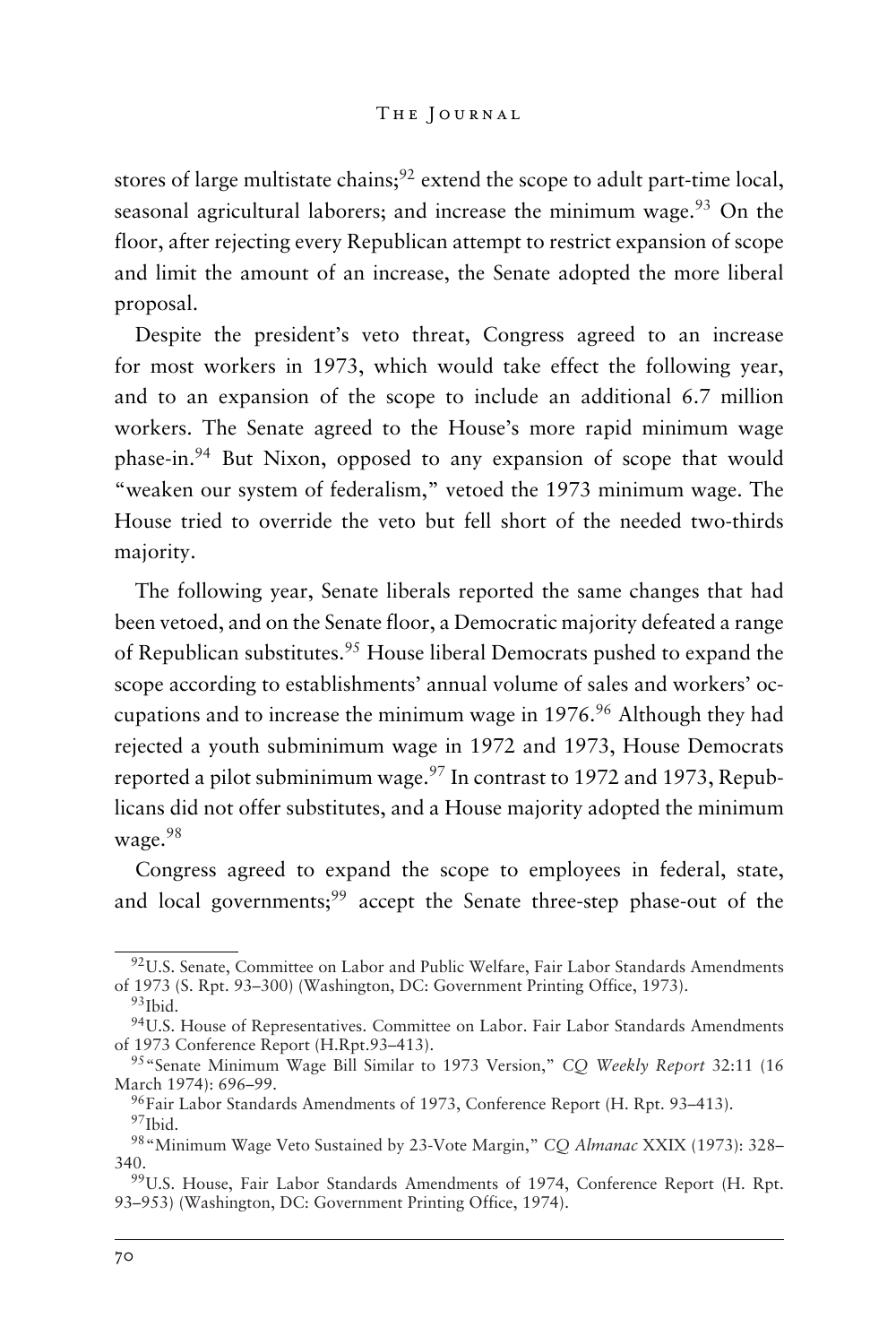annual-volume-of-sales establishment test; $100$  and increase the wage for workers in various categories.<sup>101</sup> Due to increases in the cost of living, sufficient votes in the House to override a veto, and most importantly, the electoral vulnerability created by the Watergate scandal, Nixon agreed to the 1974 minimum wage. After stalemates in 1972 and 1973, Congress adopted the first minimum wage increase since 1966.

It is noteworthy that a Republican president agreed to repeal the exemption previously afforded to state and local public employees. Idiosyncratic factors often play a decisive role in policymaking, and Nixon's vulnerability during Watergate may have been instrumental to his decision to sign the 1974 minimum wage after he vetoed a nearly identical increase in 1973. In view of the historical record, Claude Pepper's primary electoral victory might also have proved critical to the adoption of the original minimum wage in 1938.

In 1977, with Democrats in control of Congress and the Carter White House, House Democrats proposed to automatically index the minimum wage annually. Liberal House Democrats supported an increase to \$2.65 (1978) and to an estimated \$2.89 (1979)—equivalent to 52 percent of average hourly earnings—and then to an estimated  $$3.15$  (by 1980).<sup>102</sup> On the House floor, Republicans, as in 1973, offered a substitute to replace automatic indexation with a three-step increase. Despite efforts by House majority leader Jim Wright (D-Tex.) to reject it, John Ellenboro's (R-Ill.) substitute was adopted by the House. In addition, with House Speaker Tip O'Neill (D-Mass.,) casting the tie-breaking vote and moderate Republicans joining liberal Democrats, the House defeated a subminimum wage by one vote.<sup>103</sup>

Senate Democrats supported an increase to \$2.65 for workers within the scope in 1978, and they also supported automatic indexation. Historically, because the minimum wage had been stated in nominal terms, it had been

 $100$  Ibid.

 $101$ Ibid.

<sup>102</sup>U.S. House, Committee on Education and Labor, Fair Labor Standards Amendments of 1977 (H.Rpt. 95–521:2–3) (Washington, DC: Government Printing Office, 1977).

<sup>103</sup>Mary Eisner Eccles, "Minimum Wage: More Trouble for Labor," *CQ Weekly Report* 35:38 (17 September 1977): 1947–48.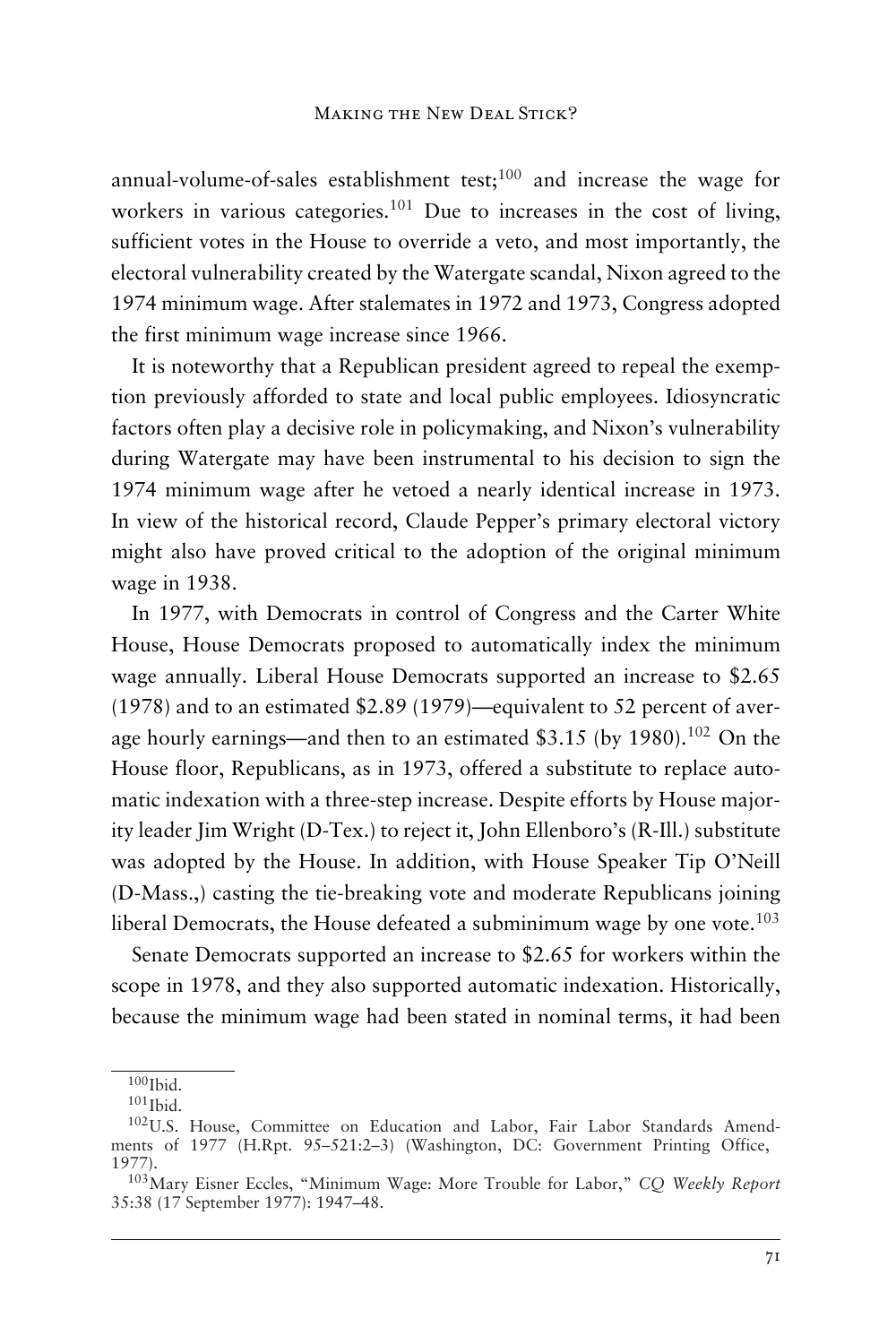effectively highest following an increase, and had been eroded between legislative agreements. Usually, a renegotiated bargain brought the minimum wage to about half of the average manufacturing wage, but over the entire 1938–74 period, the minimum wage averaged 43 percent of the manufacturing wage.<sup>104</sup> Automatic indexation lacked support in the Senate, especially since the House had defeated it. The Senate, instead, adopted a four-step increase (to \$3.40 by 1981)*.* 105

Congress agreed to the four-step (Senate) increase over the threestep (House) increase to \$3.35. For the first time, a federal minimum wage would apply to all workers regardless of the prior changes under which the scope was expanded. Congress agreed to a three-step increase in the volume-of-sales-test exemption for retail and service establishments to \$500,000 (exempting 800,000 low-wage workers rather than the 3.8 million provided for by the House increase), and the creation of a Minimum Wage Study Commission to investigate specific economic and employment effects of changes in the minimum wage and to report to Congress within three years.<sup>106</sup> The Senate adopted it, and the House agreed, after opponents failed to send the minimum wage proposal back to conference with instructions that House conferees accept the House version of a lower minimum wage increase and a higher small business exemption.<sup>107</sup>

## The Rise of Reagan, Republicans, and A Subminimum Wage, 1980–91

By the early 1980s, the minimum wage emerged as "political enemy number one" for Ronald Reagan and Senate Republicans. By the time Reagan took control of the White House, he was calling it an injustice, the cause,

<sup>104</sup>U.S. House, Committee on Education and Labor, Fair Labor Standards Amendments of 1977 (H. Rpt. 95–521) (Washington, DC: Government Printing Office, 1977).

<sup>105&</sup>quot;Four-Step Minimum Wage Increase Approved," *CQ Almanac* XXXIII:138–44 (1977); Mary Eisner Eccles, "Minimum Wage: More Trouble for Labor," *CQ Weekly Report* 35:38 (17 September) 1977): 1947–48.

<sup>106</sup>U.S. House, Committee on Education and Labor, Fair Labor Standards Amendments of 1977 (H. Rpt. 95–521).

<sup>107</sup>Mary Eisner Eccles, "Conferees Meet on Minimum Wage Increase," *CQ Weekly Report* 35:42 (15 October 1977): 2195–96; U.S. House, Fair Labor Standards Amendments of 1977, Conference Report (H. Rpt. 95–711) (Washington, DC: Government Printing Office, 1977).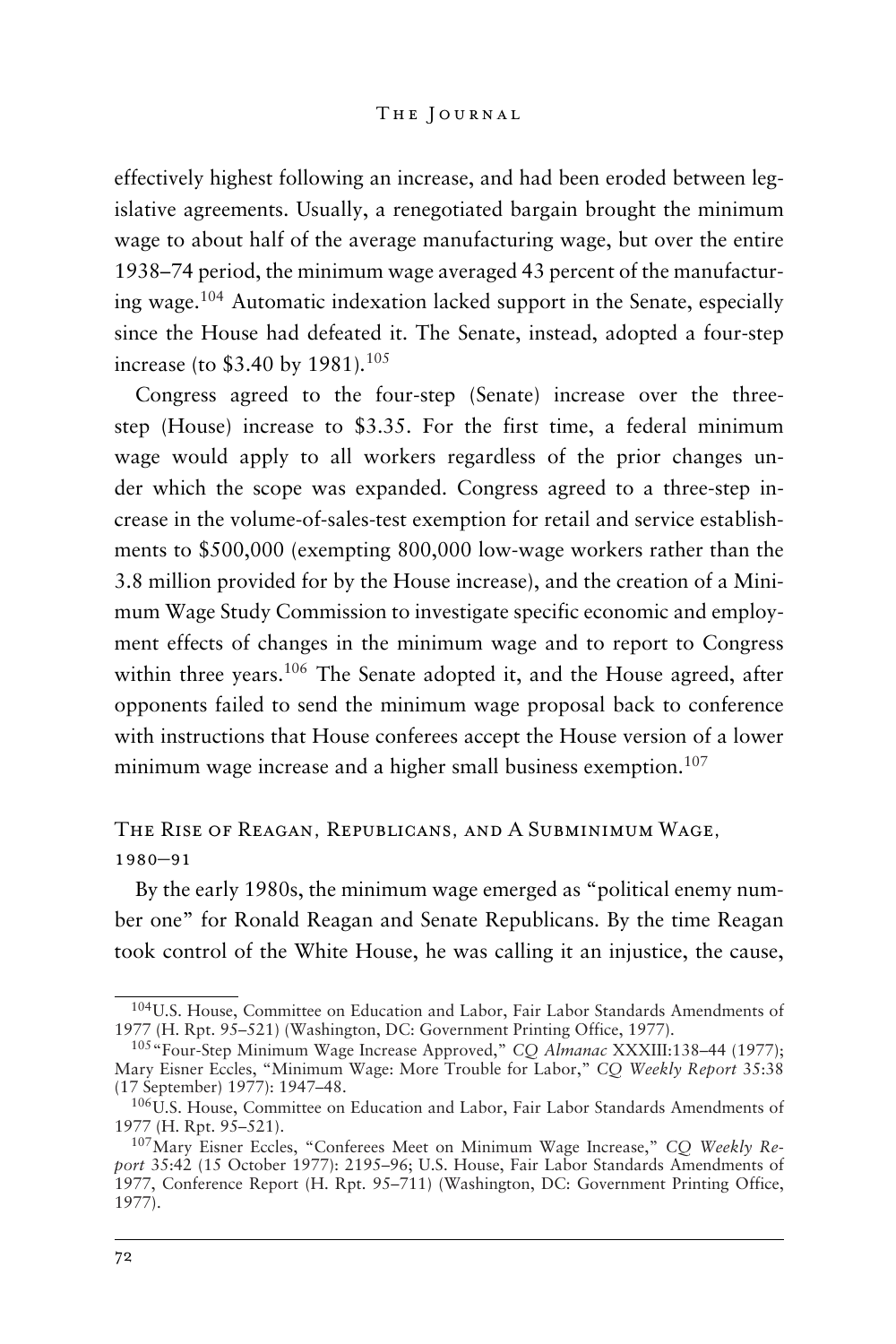in his opinion, of "more misery and unemployment than anything since the Great Depression." Between 1981 and 1987, a Republican Senate (and President Reagan) allowed inflation to erode the purchasing power of the federal minimum wage. Democrats, in control of the House, blocked repeated efforts by Senate Republicans to enact a youth subminimum wage. In 1986, Democrats won back the Senate and retained a majority in the House. Both the Senate and the House Labor Committee supported an increase in the minimum wage to a "fair and equitable rate." In 1988, Vice President George H.W. Bush, the Republican presidential nominee, indicated that the White House would support a modest increase if it were paired with a youth training wage. The Senate majority leader brought the minimum wage to the floor. Despite approval to consider a minimum wage increase to \$4.55, Senate action was blocked by a Republican filibuster, and Senate Democrats failed on two motions to invoke cloture (a three-fifths majority vote required to limit debate).<sup>108</sup>

After Bush won election in 1988, Congress agreed to increase the federal minimum wage in three steps to \$4.55 by 1991, expand the scope (including coverage of House and Senate employees), and mandate a training wage of 85 percent of the minimum wage for certain types of on-the-job training.<sup>109</sup> Bush vetoed the bill, stating the White House would not accept an increase above \$4.25 and would not adopt changes without a subminimum training wage (during the first six months of employment). $110$ 

In an eventual compromise, Democrats in Congress accepted a two-step minimum wage increase in exchange for a subminimum training wage and an increase in the small business exemption. The agreement also eliminated a proposed Minimum Wage Review Board, which Republicans opposed because they believed its annual reports and recommendations would move the minimum wage one step closer toward automatic indexation.<sup>111</sup> This agreement ended a decade of political deadlock between a Democratic

<sup>108&</sup>quot;Senate Filibuster Kills Minimum-Wage Boost," *CQ Almanac* XLIV (1988): 255–263.

<sup>109&</sup>quot;Minimum Wage," *CQ Weekly Report* 46:45 (5 November 1988): 3204.

<sup>110</sup>Macon Morehouse, "Minimum Wage Bill: Key Differences," *CQ Weekly Report* 47:16 (22 April 1989): 920–21.

<sup>111</sup>Alyson Pytte, "Minimum-Wage Bill Cleared, Ending 10-Year Stalemate," *CQ Weekly Report* 47:45 (11 November 1989): 3053.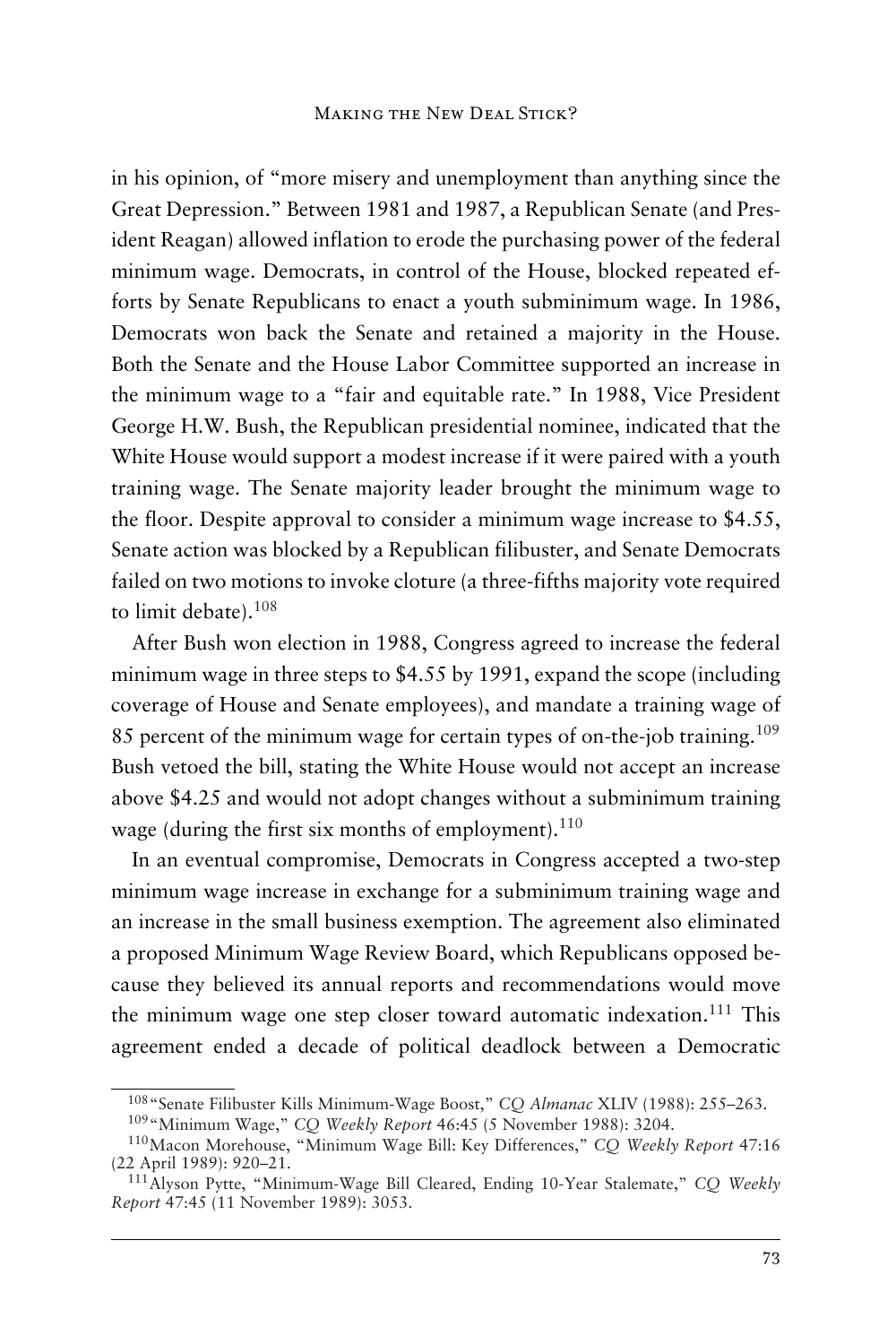Congress and Republican White House, but it did not compensate for the drop in real value of the minimum wage during the 1980s.

# A New Distributive Bargain: Minimum Wage and Tax Relief, 1993–2011

With the 1992 election of "New" Democrat Bill Clinton, Democrats gained political control of the House, Senate, and White House for the first time since 1980. However, Clinton did not propose a minimum wage increase until after the 1994 elections, in which Republicans gained control of Congress.112 Republican leaders contended an increase would hurt the people it was intended to help by destroying thousands of low-wage jobs, and they refused to bring the minimum wage to either the Senate or House floor.

In the Senate, Democrats in 1996 sought to use the nongermane amendment rule to attach a minimum wage to other legislation. Senate Majority leader Robert Dole (R-KS), who was the Republican presidential nominee, had to pull an immigration bill from the floor after Democrats maneuvered to amend it with a proposal to raise the minimum wage. He lacked the threefifths majority needed to invoke cloture and cut off debate because eight Republicans—all but one from the heavily unionized Northeast—planned to vote with the Democrats.<sup>113</sup> The Democrats tried to attach an increase to nearly every bill on the floor, and filibustered those bills when their amendment efforts failed.<sup>114</sup>

The Republican resistance ended when minimum wage proponents made headway in the House. Two dozen House Republican moderates from northeastern and midwestern (union) states, who feared an antilabor vote would hurt their reelection prospects, sided with Democrats. With a vote becoming inevitable, Republicans tried to soften the blow for organized businesses by

<sup>112</sup>Clinton's plan in 1995 would have increased the minimum wage from \$4.25 to \$5.15 over two years. The \$4.25 rate had not been increased since 1991, and its value was nearing a forty-year low in inflation-adjusted dollars.

<sup>113</sup>Jeff Shear, "The GOP Sings the Minimum-Wage Blues," *National Journal* (27 April 1996): 945; Jonathan Weisman, "House Wage Increase Foes Showing Battle Fatigue," *CQ Weekly Report* 54:18 (4 May 1996): 1225.

<sup>114</sup>Shear, "The GOP Sings the Minimum-Wage Blues."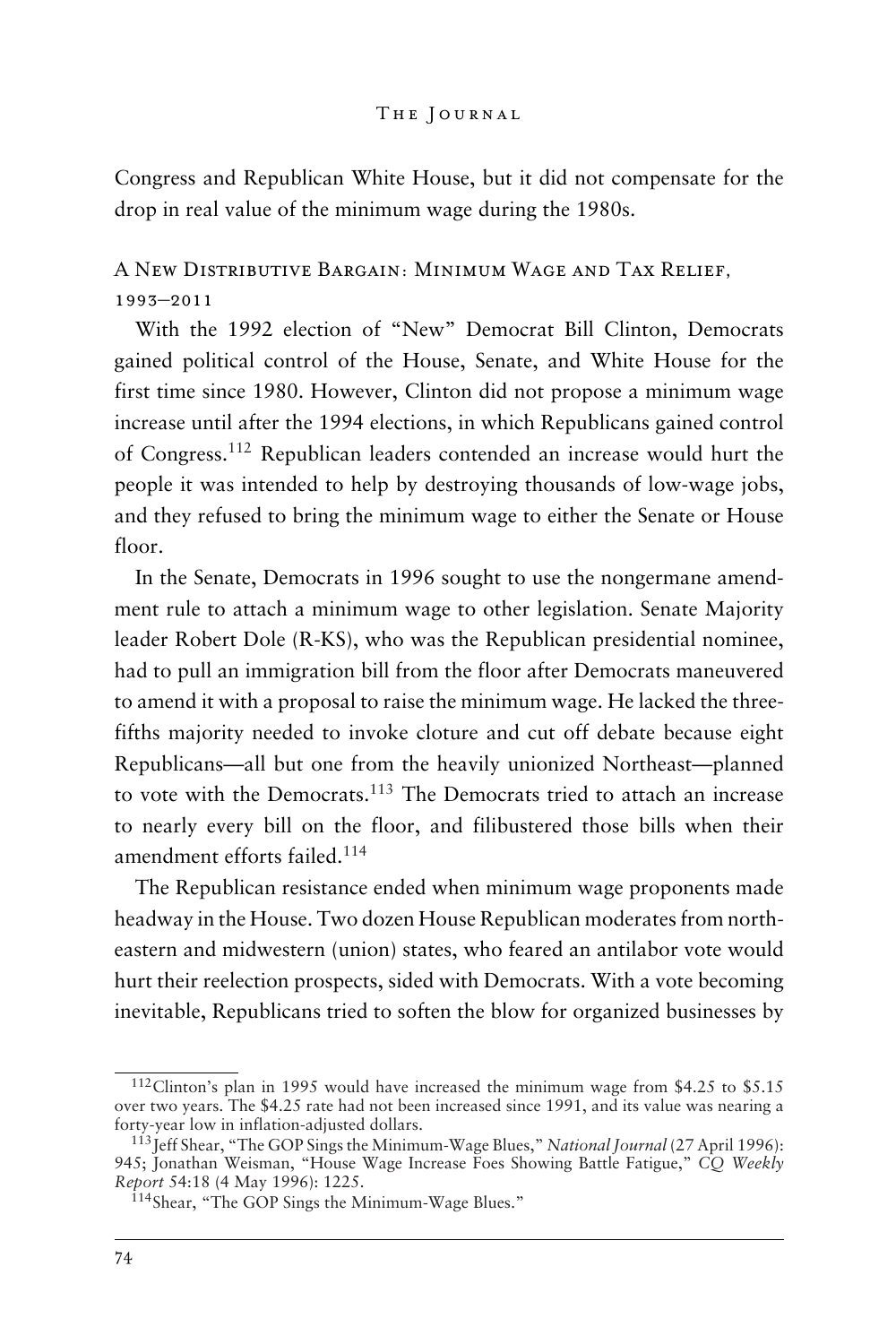adding a \$7 billion package of tax cuts for small business (already reported by the House Ways and Means Committee) to the provision to increase the minimum wage to  $$5.15$ .<sup>115</sup> As Speaker Newt Gingrich (R-GA) said, "since we know that a minimum wage increase kills jobs, there ought to be a package that includes other things that create more jobs to make up."<sup>116</sup> This marked the origins of a new distributive bargain and it enabled the first increase to be adopted when the Republican Party controlled at least one chamber of Congress.

While Democrats have sought a minimum wage increase with several proposals after 1996, Republicans have offered counterproposals of regulatory relief and tax breaks for small business.<sup>117</sup> In March 2005, Democrats sought minimum wage increases in three steps of \$0.70 each, to \$7.25. Republicans countered with raises in two steps of \$0.55 apiece, to \$6.25, as well as several probusiness provisions. Both plans fell well short of the sixty votes needed to advance in the Senate, and signaled that prospects for raising the federal wage floor, unchanged since 1996, were unlikely.<sup>118</sup> Between 2001 and 2006, President Bush, backed by Republican leaders in Congress, refused to act on a minimum wage increase.

After regaining control of Congress in 2006, the Democrats secured an increase as part of a supplemental defense appropriations bill that provided emergency funds for the war in Iraq. The final agreement—the 2007 Small Business and Work Opportunity Tax Act—combined a minimum wage increase to \$7.25 an hour by 2009 and \$4.84 billion in small business tax relief. During the 2008 campaign, Obama pledged to increase the minimum wage to \$9.50 (by 2011) and index it to inflation, but the Republican takeover of the House made it clear that a minimum wage increase during the economic downturn was highly unlikely. Obama might become the first Democrat not to sign an increase in the minimum wage since the New Deal.

<sup>115&</sup>quot;A Minimum Wage but a Maximum Impact," *National Journal* (1 June 1996): 1217.

<sup>&</sup>lt;sup>116</sup>Jackie Koszczuk and Jonathan Weisman, "GOP Bending on Raise in Minimum Wage," *CQ Weekly Report* 54:16 (20 April 1996): 1047–48.

<sup>117</sup>Senate Drops Minimum-Wage Boost, http://www.cbsnews.com/stories/2005/03/07/ politics/main678648.shtml, March 7, 2005.

 $118$  Ibid.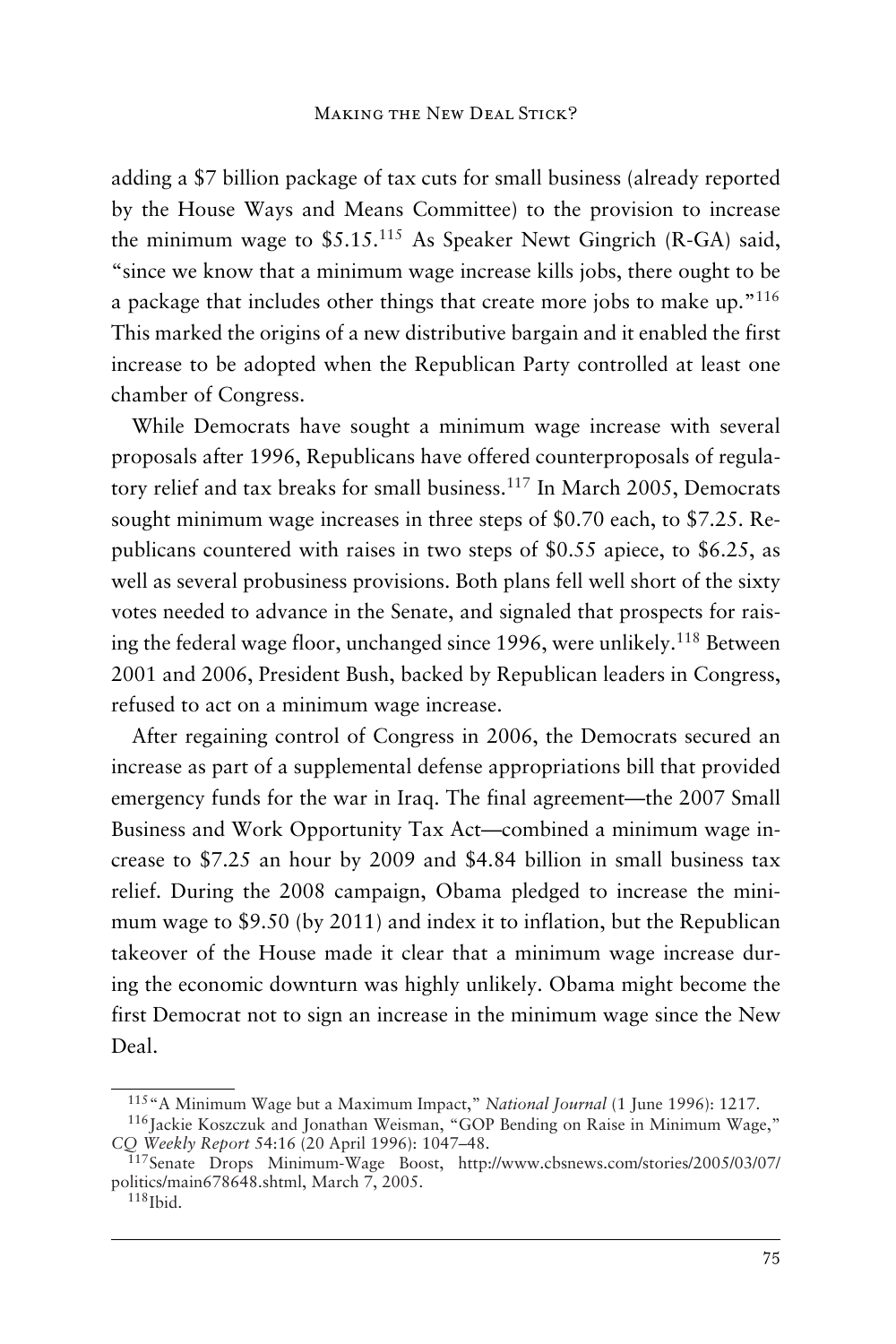In explaining the future of the minimum wage, it is important to highlight the role of partisan political control of the White House and Congress on the one hand and coalition politics within Congress on the other. The differences between the parties over these policies have increased in recent decades as partisan polarization has soared. According to Nolan McCarty, by almost all measures, the divide between Democratic and Republican members of Congress has widened over the past twenty-five years, reaching levels of partisan conflict not witnessed since the  $1920s$ .<sup>119</sup> Polarization contributes to gridlock and stalemate, making it more difficult for Congress to respond to economic shocks and adopt measures such as minimum wage increases. Most agree that polarization leaves centrists in both political parties with the ever more important and demanding role of brokering political bargains. If political history is any guide to the future of the federal minimum wage, a bipartisan group of moderates will need to take the lead in forging a new bargain that balances partisan distributional and electoral goals.

#### **CONCLUSION**

The U.S. minimum wage, "enduring" beyond the later New Deal, follows a predictable political logic. The original 1938 minimum wage agreement established a particular political logic that helps explain its subsequent development. Instead of delegating authority to a wage-setting board, Congress chose to retain control over the amount and timing of any increase and the industries and occupations covered by the minimum wage. Legislators guarded this power over the following decades. By retaining control over its parameters, reluctant converts to the minimum wage were able to maximize the electoral benefits of a popular policy while minimizing the negative effects by limiting the costs imposed on business and agricultural groups.

Any particular political agreement, once made, remained uncertain because the enacting coalition would eventually leave office. While proponents (liberal Democrats) needed multiple majorities to introduce and amend the minimum wage, opponents needed to "win" in only one of multiple veto

<sup>119</sup>Nolan McCarty, "The Policy Effects of Political Polarization," in Paul Pierson and Theda Skocpol, eds., *The Transformation of American Politics* (Princeton, NJ: Princeton University Press, 2007), 223–255.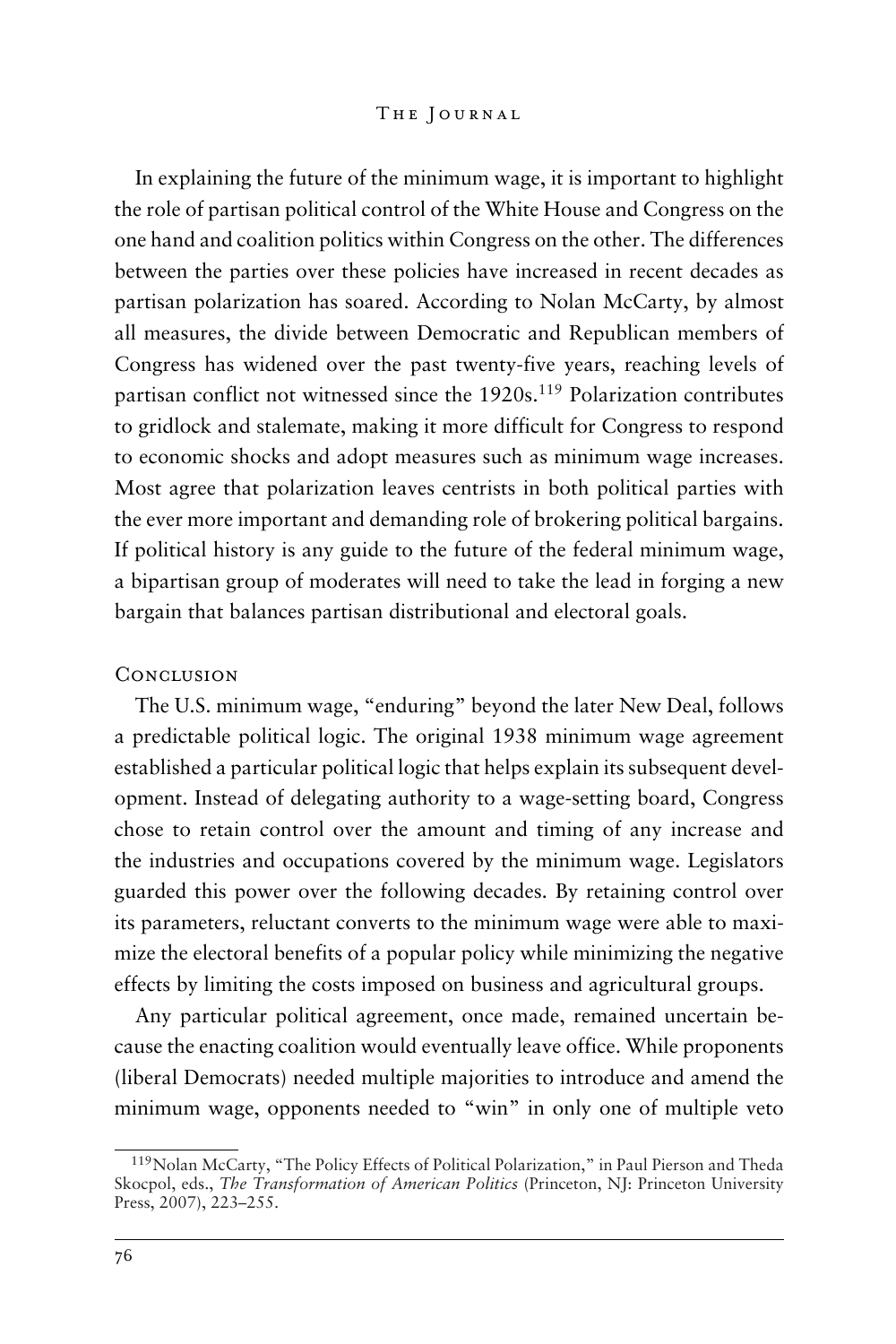points. Final adoption of any minimum wage increase hinged upon the political support of a third group on the floor of each chamber—primarily a subgroup of moderate southern Democrats and Republicans (between 1938 and 1994) and moderate Republicans (from 1994 to 1996).

As a result, there is an inherent ambiguity in identifying the political "winners" and "losers" on the minimum wage. For example, on one hand, liberal Democrats "won" in the sense that they repeatedly increased the minimum wage and often broadened its scope. But they also "lost" because they failed to lock in any victory by committing the federal government to automatic indexation. Periodic adjustments allowed inflation to erode the value of the nominal minimum wage between congressional actions. Conservative Republicans "lost" because they failed to prevent these repeated increases in the minimum wage, but they "won" by allowing inflation to erode the nominal value between statutory increases. The conservative coalition majority in Congress repeatedly "won" in the sense that, except for the 1960s, it retained political control over the minimum wage and shifted it on its own terms.

While American exceptionalist analyses often characterize social policy as part of a long list of "missed" opportunities, these accounts concentrate too heavily on "the coalitions that *did not* come together or hold within political parties and in Congress."120 While an anti-New Deal conservative coalition is claimed to have successfully limited "liberalism,"121 moderate southern Democrats (and Republicans) were key to an enacting coalition that adopted the original minimum wage. It is time to focus more positivist (and less revisionist) analysis on the "road taken" in the political development of twentieth-century American social policy. In sum, this essay concludes that the federal minimum wage should not be viewed just as another "missed opportunity" in the American welfare state. Yes, Congress chose not to make a series of annual cost-of-living adjustments and, as a result, inflation would regularly erode the nominal value of the previous statutory increase. Yes,

<sup>120</sup>Weir, Orloff, and Skocpol, *The Politics of Social Policy in the United States*; Skocpol, ed., *Social Policy in the United States.*

<sup>121</sup>Sean Farhang and Ira Katznelson, "The Southern Imposition: Congress and Labor in the New Deal and Fair Deal," *Studies in American Political Development* 19 (Spring 2005): 1–30.